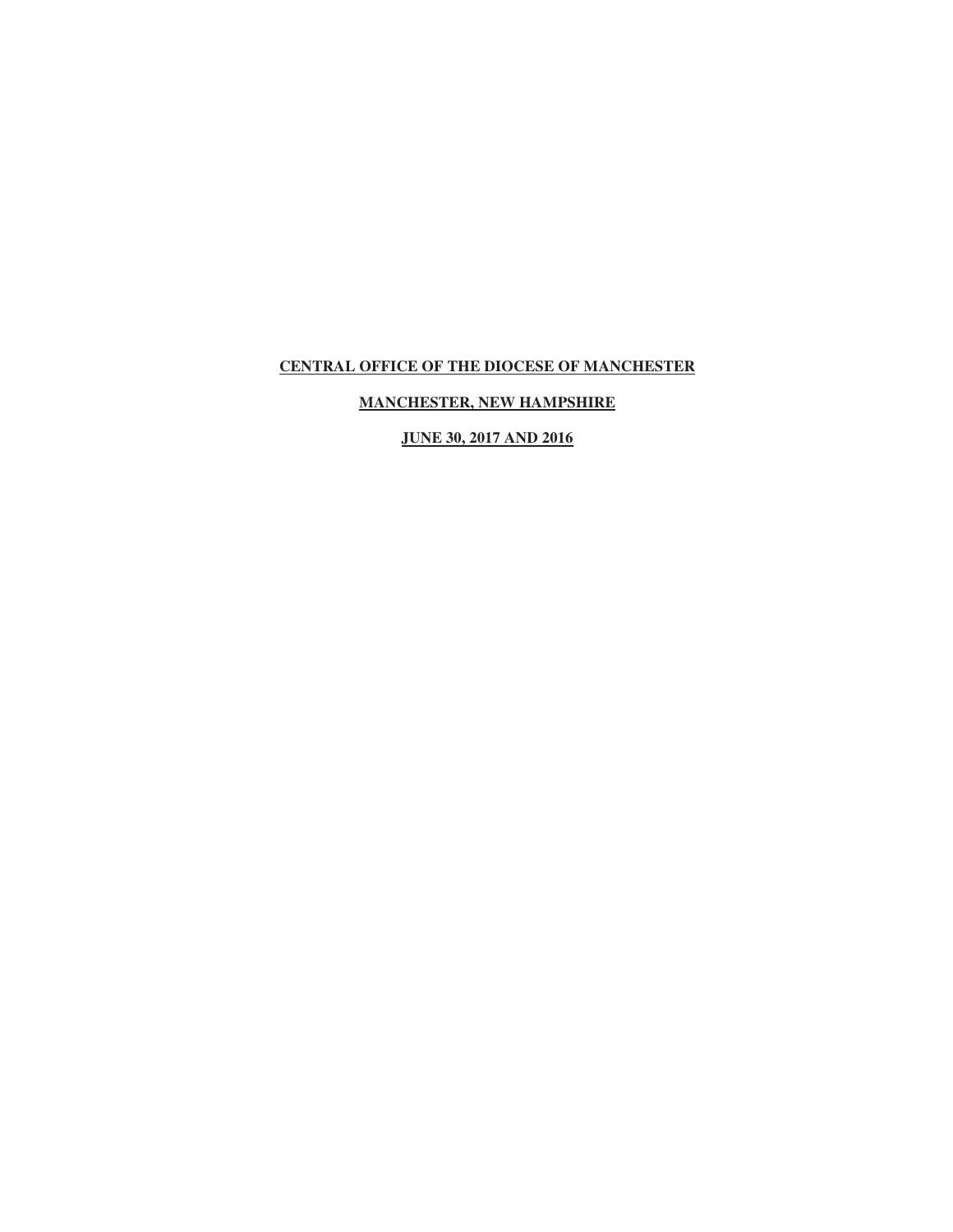

Bedford and Portsmouth, NH

# **INDEPENDENT AUDITORS' REPORT**

Most Reverend Peter A. Libasci Roman Catholic Bishop of Manchester Manchester, New Hampshire

#### Report on the Financial Statements

We have audited the accompanying financial statements of the **Central Office of the Diocese of Manchester** (the Central Office), a nonprofit organization, which comprise the statements of financial position as of June 30, 2017 and 2016, and the related statements of activities and cash flows for the years then ended, and the related notes to the financial statements.

#### Management's Responsibility for the Financial Statements

Management is responsible for the preparation and fair presentation of these financial statements in accordance with accounting principles generally accepted in the United States of America; this includes the design, implementation, and maintenance of internal control relevant to the preparation and fair presentation of financial statements that are free from material misstatement, whether due to fraud or error.

#### Auditors' Responsibility

Our responsibility is to express an opinion on these financial statements based on our audits. We conducted our audits in accordance with auditing standards generally accepted in the United States of America. Those standards require that we plan and perform the audit to obtain reasonable assurance about whether the financial statements are free from material misstatement.

An audit involves performing procedures to obtain audit evidence about the amounts and disclosures in the financial statements. The procedures selected depend on the auditor's judgment, including the assessment of the risks of material misstatement of the financial statements, whether due to fraud or error. In making those risk assessments, the auditor considers internal control relevant to the Central Office's preparation and fair presentation of the financial statements in order to design audit procedures that are appropriate in the circumstances, but not for the purpose of expressing an opinion on the effectiveness of the Central Office's internal control. Accordingly, we express no such opinion. An audit also includes evaluating the appropriateness of accounting policies used and the reasonableness of significant accounting estimates made by management, as well as evaluating the overall presentation of the financial statements.

We believe that the audit evidence we have obtained is sufficient and appropriate to provide a basis for our audit opinion.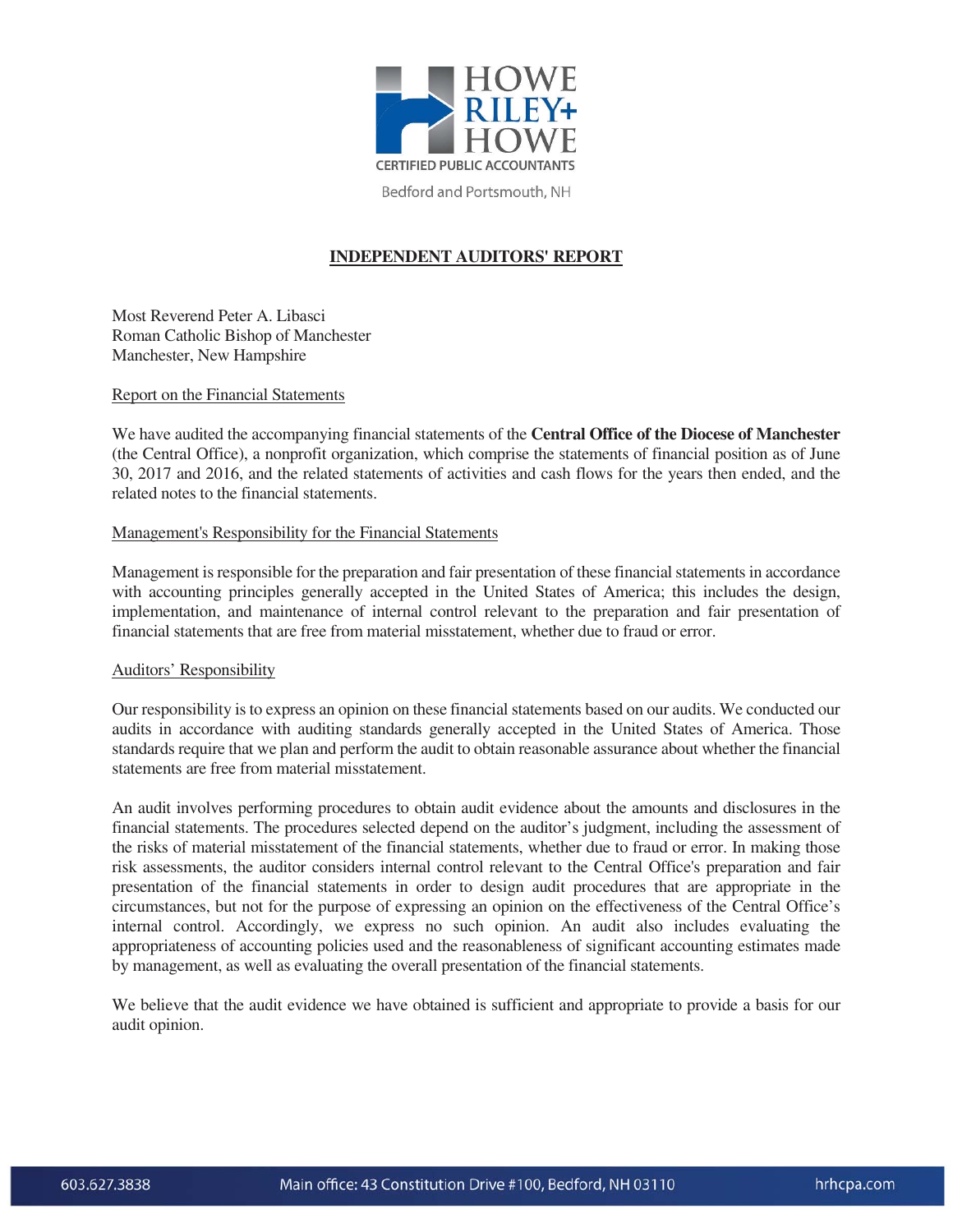Most Reverend Peter A. Libasci Roman Catholic Bishop of Manchester Manchester, New Hampshire

Page 2

**Opinion** 

In our opinion, the financial statements referred to above present fairly, in all material respects, the financial position of the Central Office of the Diocese of Manchester as of June 30, 2017 and 2016, and the changes in its net assets and its cash flows for the years then ended in accordance with accounting principles generally accepted in the United States of America.

Howe, Riley-Howe, PLL

Bedford, New Hampshire March 12, 2018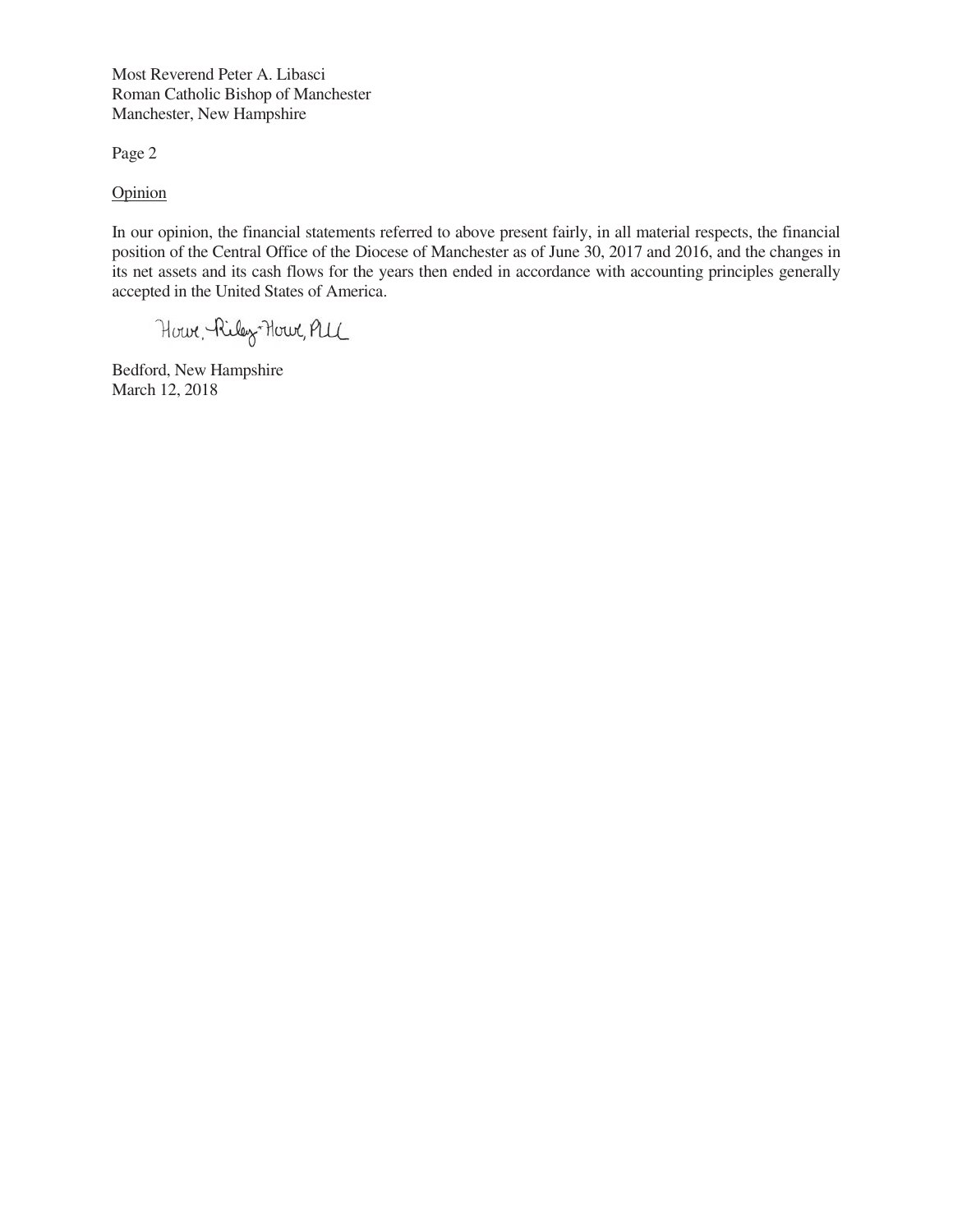# Statements of Financial Position

June 30, 2017 and 2016

#### **ASSETS**

|                                                                | 2017                              | 2016                                  |
|----------------------------------------------------------------|-----------------------------------|---------------------------------------|
|                                                                |                                   |                                       |
| Diocesan cash                                                  | 3,241,946                         | 5,665,373                             |
| Central fund cash                                              | 1,463,099                         | 5,845,653                             |
| Accounts receivable, net                                       | 494,174                           | 712,317                               |
| Insurance receivable, net                                      | 24,672                            | 43,604                                |
| Interest receivable                                            | 8,574                             | 5,954                                 |
| Prepaid expenses                                               | 199,597                           | 315,710                               |
| Diocesan investments                                           | 25,938,513                        | 23, 207, 623                          |
| Notes receivable, net of discounts and<br>allowance for losses | 9,490,368                         | 10,264,937                            |
| Cash held for restrictive purposes                             | 144,093                           | 144,093                               |
| Central fund deposits and investments                          | 60,167,788                        | 48,040,710                            |
| Fixed assets, net                                              | 317,107                           | 305,254                               |
|                                                                |                                   |                                       |
| Total assets                                                   | $\mathcal{S}$<br>101,489,931      | 94,551,228<br>$\sqrt[6]{\frac{1}{2}}$ |
|                                                                | <b>LIABILITIES AND NET ASSETS</b> |                                       |
| Accounts payable and accrued expenses                          | 509,742                           | 465,458                               |
| Reserves and other liabilities                                 | 641,438                           | 414,082                               |
| Funds held for others - special collections                    | 516,333                           | 575,436                               |
| Insurance liabilities                                          | 4,136,530                         | 3,234,906                             |
| Central fund deposits and investments                          | 58, 197, 165                      | 53,449,871                            |
| Mortgage note payable                                          |                                   | 3,228,354                             |
| Priest retirement benefit obligation                           | 14,256,878                        | 16,483,956                            |
| <b>Total liabilities</b>                                       | 78,258,086                        | 77,852,063                            |
| <b>NET ASSETS</b>                                              |                                   |                                       |
| Unrestricted:                                                  |                                   |                                       |
| Designated                                                     | 4,150,730                         | 3,839,356                             |
| Undesignated                                                   | 5,815,553                         | (14, 176)                             |
|                                                                | 9,966,283                         | 3,825,180                             |
| Temporarily restricted                                         | 5,109,483                         | 4,733,016                             |
| Permanently restricted                                         | 8,156,079                         | 8,140,969                             |
| Total net assets                                               | 23, 231, 845                      | 16,699,165                            |
| Total                                                          | \$<br>101,489,931                 | $\sqrt{\ }$<br>94,551,228             |

The accompanying notes are an integral part of these financial statements.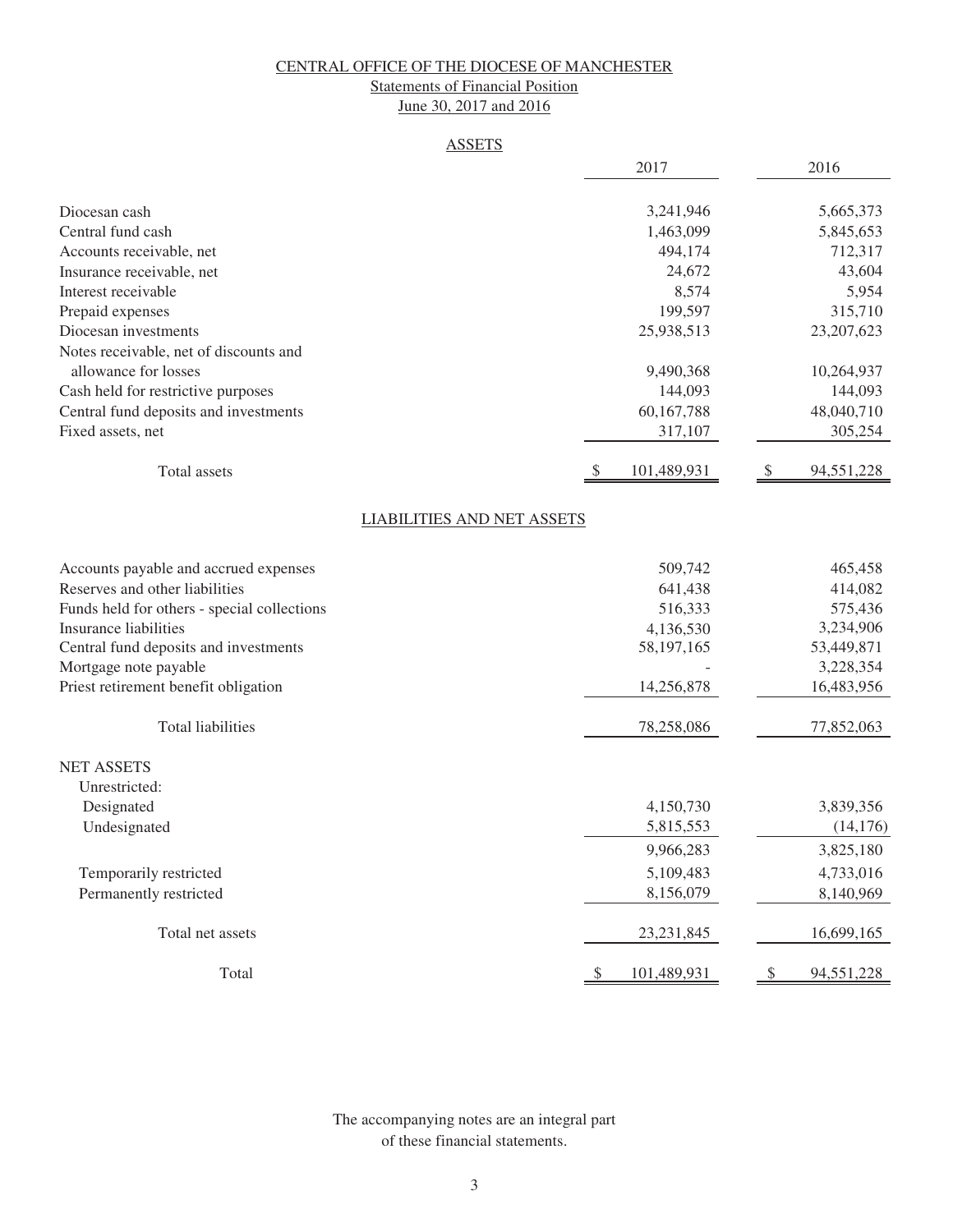#### **Statement of Activities**

For the Year Ended June 30, 2017

|                                              | Unrestricted    | Temporarily<br>Restricted | Permanently<br>Restricted | Total              |
|----------------------------------------------|-----------------|---------------------------|---------------------------|--------------------|
| <b>REVENUES:</b>                             |                 |                           |                           |                    |
| Program revenue and assessments              | 6,647,493       |                           |                           | 6,647,493          |
| Donations and bequests                       | 161,392         | 177,631                   | 138,151                   | 477,174            |
| Insurance                                    | 5,420,254       |                           |                           | 5,420,254          |
| Investment income (loss), net                | 1,306,326       | 4,405                     | (2, 347)                  | 1,308,384          |
| Miscellaneous                                | 279,589         |                           |                           | 279,589            |
| Net assets released from restriction         | 728,731         | (728, 731)                |                           |                    |
| Total revenues                               | 14,543,785      | (546, 695)                | 135,804                   | 14,132,894         |
| <b>EXPENSES:</b>                             |                 |                           |                           |                    |
| Program:                                     |                 |                           |                           |                    |
| Christian formation                          | 2,981,177       |                           |                           | 2,981,177          |
| Pastoral services                            | 1,298,036       |                           |                           | 1,298,036          |
| Seminary                                     | 501,735         |                           |                           | 501,735            |
| <b>Missions</b>                              | 244,028         |                           |                           | 244,028            |
| Tribunal                                     | 504,198         |                           |                           | 504,198            |
| Donations                                    | 222,941         |                           |                           | 222,941            |
| Other programs                               | 439,460         |                           |                           | 439,460            |
| Periodic pension cost - Diocesan Priests     | 746,411         |                           |                           | 746,411            |
| Total program expenses                       | 6,937,986       |                           |                           | 6,937,986          |
| Administrative and support expenses:         |                 |                           |                           |                    |
| Insurance expenses                           | 3,447,687       |                           |                           | 3,447,687          |
| Operating expenses                           | 2,745,365       |                           |                           | 2,745,365          |
| Total program and administrative and         |                 |                           |                           |                    |
| support expenses                             | 13, 131, 038    |                           |                           | 13,131,038         |
| Retirement-related changes other than net    |                 |                           |                           |                    |
| periodic retirement costs                    | (1,964,505)     |                           |                           | (1,964,505)        |
| Change in net assets before net realized and |                 |                           |                           |                    |
| unrealized gains (losses)                    | 3,377,252       | (546, 695)                | 135,804                   | 2,966,361          |
| NET REALIZED AND UNREALIZED GAINS (LOSSES):  |                 |                           |                           |                    |
| Diocesan investments                         | 617,573         | 837,566                   | (29,098)                  | 1,426,041          |
| Central fund deposits and investments        | 2,768,342       |                           |                           | 2,768,342          |
| Total net realized and                       |                 |                           |                           |                    |
| unrealized gains (losses)                    | 3,385,915       | 837,566                   | (29,098)                  | 4,194,383          |
| <b>TRANSFERS</b>                             |                 | 91,596                    | (91, 596)                 |                    |
| <b>INTEREST EXPENSE</b>                      | (622,064)       | (6,000)                   |                           | (628,064)          |
| CHANGE IN NET ASSETS                         | 6,141,103       | 376,467                   | 15,110                    | 6,532,680          |
| NET ASSETS - beginning of year               | 3,825,180       | 4,733,016                 | 8,140,969                 | 16,699,165         |
| NET ASSETS - end of year                     | 9,966,283<br>\$ | 5,109,483<br>\$           | 8,156,079<br>\$           | \$<br>23, 231, 845 |

of these financial statements. The accompanying notes are an integral part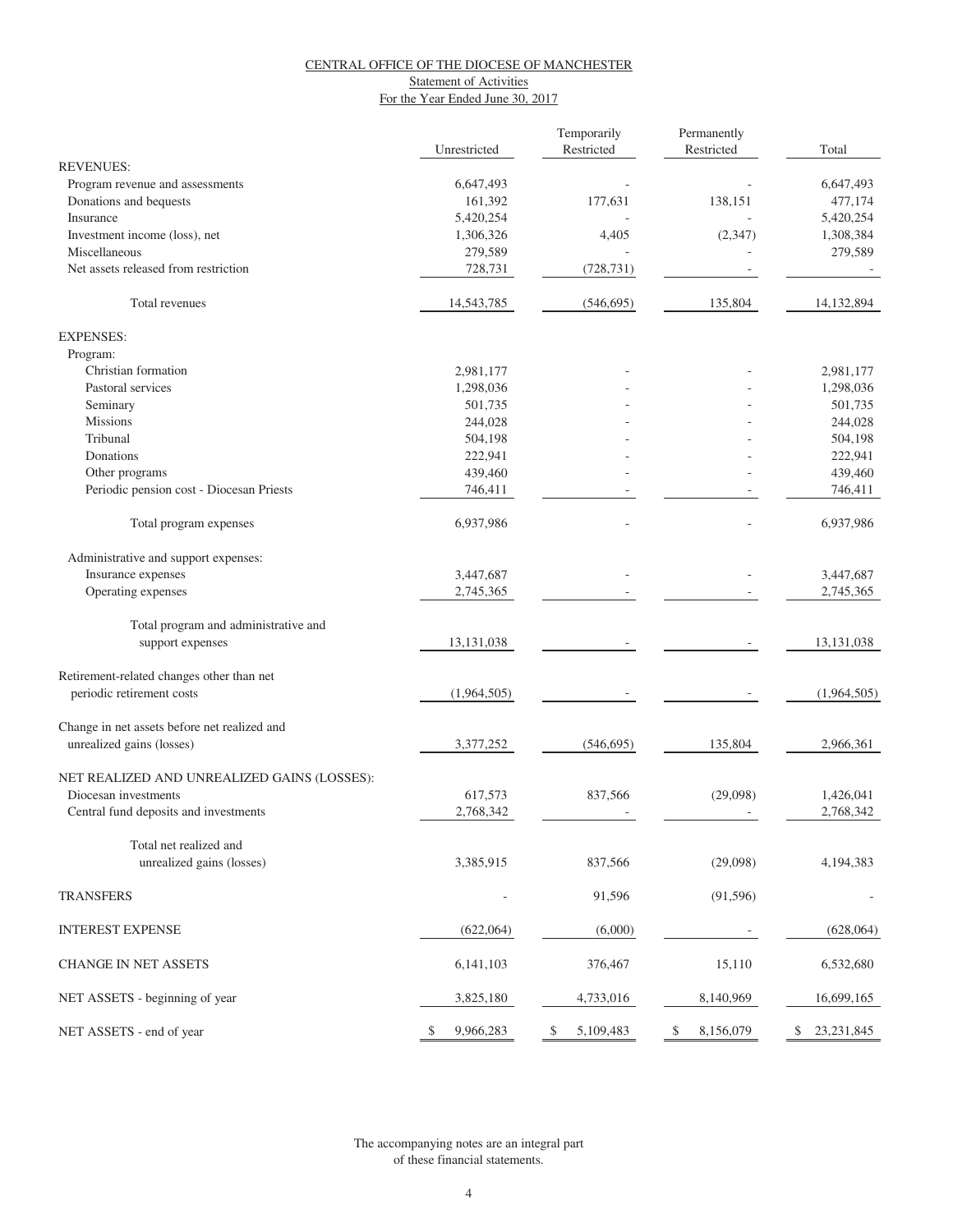#### **Statement of Activities**

For the Year Ended June 30, 2016

|                                                   | Unrestricted    | Temporarily<br>Restricted | Permanently<br>Restricted | Total            |
|---------------------------------------------------|-----------------|---------------------------|---------------------------|------------------|
| <b>REVENUES:</b>                                  |                 |                           |                           |                  |
| Program revenue and assessments                   | 6,678,285       |                           |                           | 6,678,285        |
| Donations and bequests                            | 815,053         | 116,457                   | 110,026                   | 1,041,536        |
| Insurance                                         | 5,341,448       |                           |                           | 5,341,448        |
| Investment income (loss), net                     | 1,259,385       | 5,339                     | 370                       | 1,265,094        |
| Miscellaneous                                     | 289,460         |                           |                           | 289,460          |
| Net assets released from restriction              | 567,117         | (567, 117)                |                           |                  |
| Total revenues                                    | 14,950,748      | (445,321)                 | 110,396                   | 14,615,823       |
| <b>EXPENSES:</b>                                  |                 |                           |                           |                  |
| Program:                                          |                 |                           |                           |                  |
| Christian formation                               | 2,874,214       |                           |                           | 2,874,214        |
| Pastoral services                                 | 1,299,604       |                           |                           | 1,299,604        |
| Seminary                                          | 408,534         |                           |                           | 408,534          |
| <b>Missions</b>                                   | 291,910         |                           |                           | 291,910          |
| Tribunal                                          | 435,624         |                           |                           | 435,624          |
| Donations                                         | 301,021         |                           |                           | 301,021          |
| Other programs                                    | 1,291,325       |                           |                           | 1,291,325        |
| Periodic pension cost - Diocesan Priests          | 1,015,658       |                           |                           | 1,015,658        |
| Total program expenses                            | 7,917,890       |                           |                           | 7,917,890        |
| Administrative and support expenses:              |                 |                           |                           |                  |
| Insurance expenses                                | 2,718,226       |                           |                           | 2,718,226        |
| Operating expenses                                | 2,671,192       |                           |                           | 2,671,192        |
| Total program and administrative                  |                 |                           |                           |                  |
| and support expenses                              | 13,307,308      |                           |                           | 13,307,308       |
| Retirement-related changes other than net         |                 |                           |                           |                  |
| periodic retirement costs                         | (1,779,952)     |                           |                           | (1,779,952)      |
| Change in net assets before net realized and      |                 |                           |                           |                  |
| unrealized gains (losses) on Diocesan investments | 3,423,392       | (445,321)                 | 110,396                   | 3,088,467        |
| NET REALIZED AND UNREALIZED LOSSES:               |                 |                           |                           |                  |
| Diocesan investments                              | (141, 507)      | (229, 444)                | (4,898)                   | (375, 849)       |
| Central fund deposits and investments             | (726, 961)      |                           |                           | (726,961)        |
| Total net realized and                            |                 |                           |                           |                  |
| unrealized losses                                 | (868, 468)      | (229, 444)                | (4,898)                   | (1,102,810)      |
| <b>TRANSFERS</b>                                  |                 | 283                       | (283)                     |                  |
| <b>INTEREST EXPENSE</b>                           | (613,777)       | (6,000)                   |                           | (619, 777)       |
| <b>CHANGE IN NET ASSETS</b>                       | 1,941,147       | (680, 482)                | 105,215                   | 1,365,880        |
| NET ASSETS - beginning of year                    | 1,884,033       | 5,413,498                 | 8,035,754                 | 15,333,285       |
| NET ASSETS - end of year                          | 3,825,180<br>\$ | \$<br>4,733,016           | 8,140,969<br>\$           | 16,699,165<br>\$ |

of these financial statements. The accompanying notes are an integral part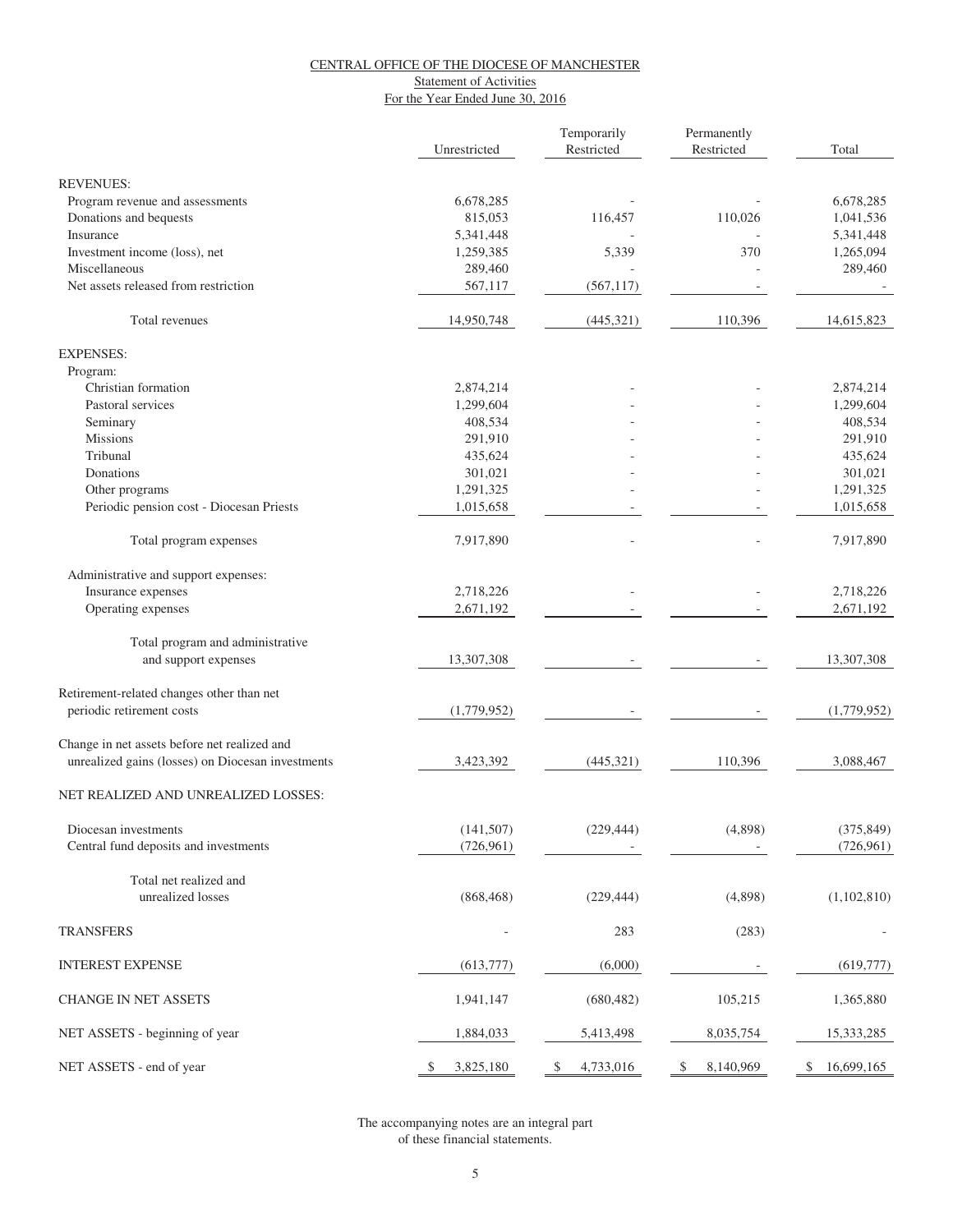# **Statements of Cash Flows**

For the Years Ended June 30, 2017 and 2016

|                                                      | 2017           | 2016           |
|------------------------------------------------------|----------------|----------------|
|                                                      |                |                |
| CASH FLOWS FROM OPERATING ACTIVITIES:                |                |                |
| Change in net assets                                 | 6,532,680      | 1,365,880      |
| Adjustments to reconcile change in net assets to     |                |                |
| net cash provided by operating activities:           |                |                |
| Depreciation                                         | 80,432         | 86,741         |
| Loss on disposal of fixed assets                     |                | 2,833          |
| Reinvested investment income                         | (1,554)        |                |
| Net realized and unrealized (gains) losses           | (4, 194, 383)  | 1,102,810      |
| Provision for losses on notes receivable             | 123,174        | 116,000        |
| Adjustment for losses on accounts receivable         |                | 70,473         |
| Adjustment for losses on notes receivable            | 113            | 61,022         |
| Non-cash donations                                   | (100,000)      | (110,000)      |
| Non-cash grants                                      |                | 128,825        |
| Change in loan discounts                             |                | (25,773)       |
| Decrease (increase) in:                              |                |                |
| Accounts receivable                                  | 114,246        | (290, 570)     |
| Insurance receivable                                 | 18,932         | 81,737         |
| Interest receivable                                  | (2,620)        | 2,705          |
| Prepaid expenses                                     | 116,113        | (107, 356)     |
| Increase (decrease) in:                              |                |                |
| Accounts payable and accrued expenses                | 29,917         | (32, 118)      |
| Reserves and other liabilities                       | 227,356        | 130,403        |
| Funds held for others - special collections          | (59,103)       | (3,990)        |
| <b>Insurance liabilities</b>                         | 901,624        | (609, 813)     |
| Priest retirement benefit obligation                 | (2,227,078)    | (800, 234)     |
|                                                      |                |                |
| Net cash provided by operating activities            | 1,559,849      | 1,169,575      |
| CASH FLOWS FROM INVESTING ACTIVITIES:                |                |                |
| Purchase of investments                              | (42, 444, 360) | (31, 114, 531) |
| Proceeds from sale of investments                    | 37,988,150     | 31,721,788     |
| Amounts advanced on notes receivable                 | (805,789)      | (1,851,019)    |
| Collections on notes receivable                      | 1,560,968      | 2,213,160      |
| Purchase of fixed assets                             | (77, 918)      | (86,212)       |
| Net cash provided by (used for) investing activities | (3,778,949)    | 883,186        |
| CASH FLOWS FROM FINANCING ACTIVITIES:                |                |                |
| Increase (decrease) in central fund deposits         |                |                |
| and investments, net                                 | (1,358,528)    | 1,350,302      |
| Repayments of mortgage note payable                  | (3,228,354)    | (253, 613)     |
|                                                      |                |                |
| Net cash provided by (used for) financing activities | (4,586,882)    | 1,096,689      |

(Continued)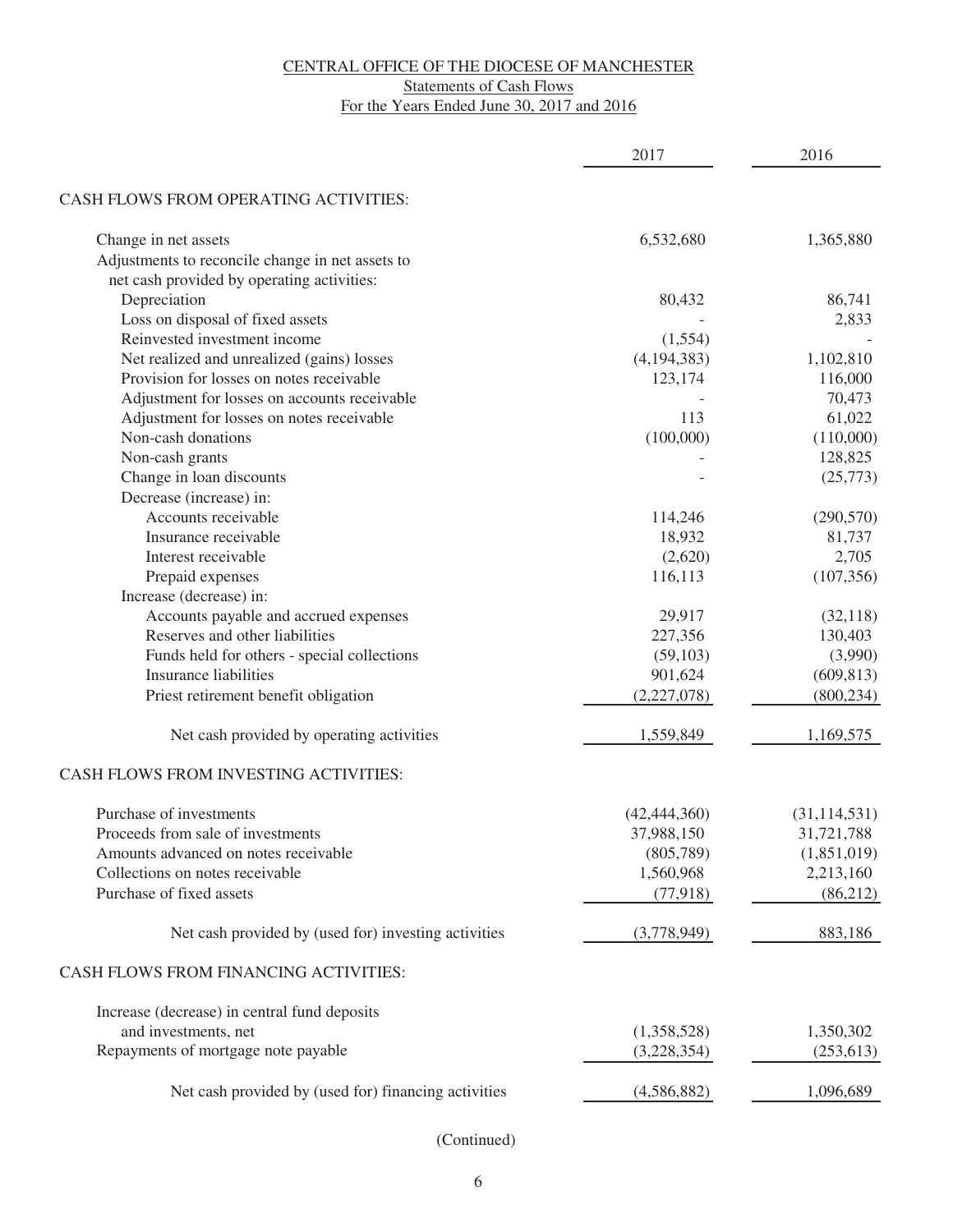#### CENTRAL OFFICE OF THE DIOCESE OF MANCHESTER Statements of Cash Flows For the Years Ended June 30, 2017 and 2016

#### (Continued)

|                                                             | 2017                   | 2016                   |
|-------------------------------------------------------------|------------------------|------------------------|
| NET CHANGE IN CASH AND CASH EQUIVALENTS                     | (6,805,981)            | 3,149,450              |
| CASH AND CASH EQUIVALENTS - beginning of year               | 11,511,026             | 8,361,576              |
| CASH AND CASH EQUIVALENTS - end of year                     | 4,705,045              | 11,511,026             |
| RECONCILIATION TO STATEMENTS OF FINANCIAL POSITION:         |                        |                        |
| DIOCESAN CASH<br><b>CENTRAL FUND CASH</b>                   | 3,241,946<br>1,463,099 | 5,665,373<br>5,845,653 |
| TOTAL CASH AND CASH EQUIVALENTS - end of year               | 4,705,045              | 11,511,026             |
| SUPPLEMENTAL DISCLOSURES:                                   |                        |                        |
| Interest paid (including interest paid on deposits payable) | 622,064                | S<br>613,777           |

During the years ended June 30, 2017 and 2016, accounts and interest receivable from parishes in the amounts of \$103,897 and \$191,925, respectively, were transferred to notes receivable.

For the years ended June 30, 2017 and 2016, net activity on investment funds held for related entities was \$6,105,822 and \$455,211, respectively.

> The accompanying notes are an integral part of these financial statements.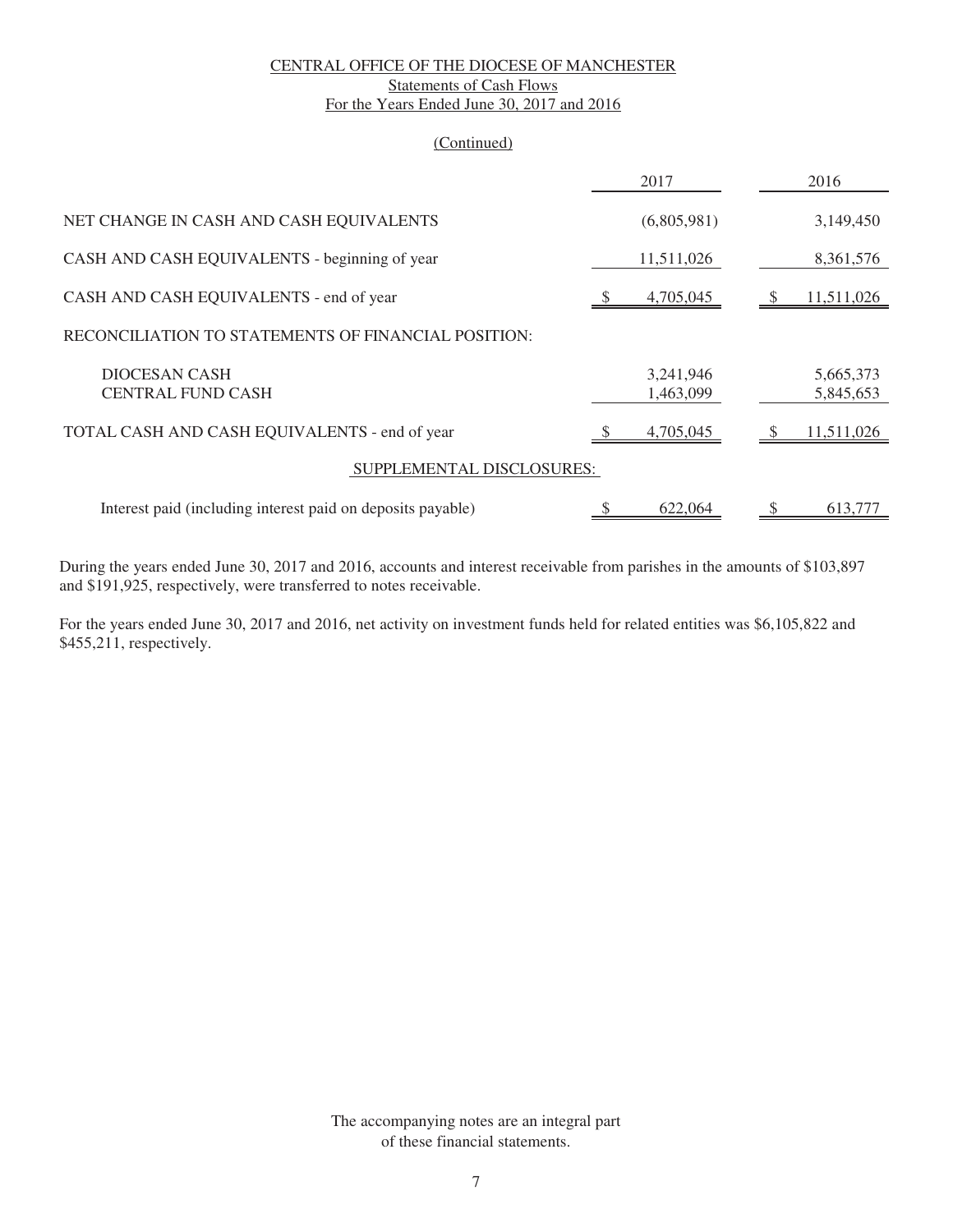#### Note 1 - Summary of Significant Accounting Policies

 The Central Office of the Diocese of Manchester (the Central Office) provides certain programs and administrative support functions for the Diocese of Manchester (the Diocese), which encompasses the State of New Hampshire. Included in these financial statements are the assets, liabilities, net assets and financial activities of program offices and departments of the Diocese described below that are fiscally responsible to the Bishop and referred to herein as the Central Office.

 The accompanying financial statements reflect the application of the accounting policies described in this note.

#### (A) Basis of Presentation

 The accompanying financial statements include the assets, liabilities and activities of the Operating Fund, the Central Fund and the Insurance Fund, as well as the Temporarily and Permanently Restricted Funds of the Diocese. The Operating Fund includes program, administrative and support services of the Central Office which are comprised of Christian formation, pastoral services, seminary, missionary, finance, real estate, insurance and administrative support services. The Central Fund holds in trust and manages the deposits and investments of the various affiliates of the Diocese of Manchester as described in Note 5 (\$58,197,165 in 2017 and \$53,449,871 in 2016). The Insurance Fund administers the insurance program for the Diocese of Manchester as described in Note 8. Revenues are derived primarily from assessments charged to the various affiliates.

 The accompanying financial statements exclude the assets, liabilities, net assets and financial activities of various affiliates which maintain separate financial records and carry on their own services and programs, including the individual parishes, schools, cemeteries, camps, New Hampshire Catholic Charities, diocesan housing entities, the Aquinas House and Catholic Student Center, and various diocesan employee benefit plans. Consequently, these financial statements do not present the assets, liabilities, net assets, or changes therein, of the Diocese of Manchester taken as a whole.

# (B) Accounting Estimates

 The preparation of financial statements in conformity with accounting principles generally accepted in the United States of America requires management to make estimates and assumptions that affect the reported amounts of assets and liabilities and disclosure of contingent assets and liabilities at the date of the financial statements and the reported amounts of changes in net assets during the reporting period. Actual results could differ from those estimates. Significant estimates used by the Central Office include those used to determine the projected retirement benefit obligation (Note 7), the liability for unpaid insurance claims (Note 8), losses on accounts, notes and insurance receivable (Notes 1, 3, and 8).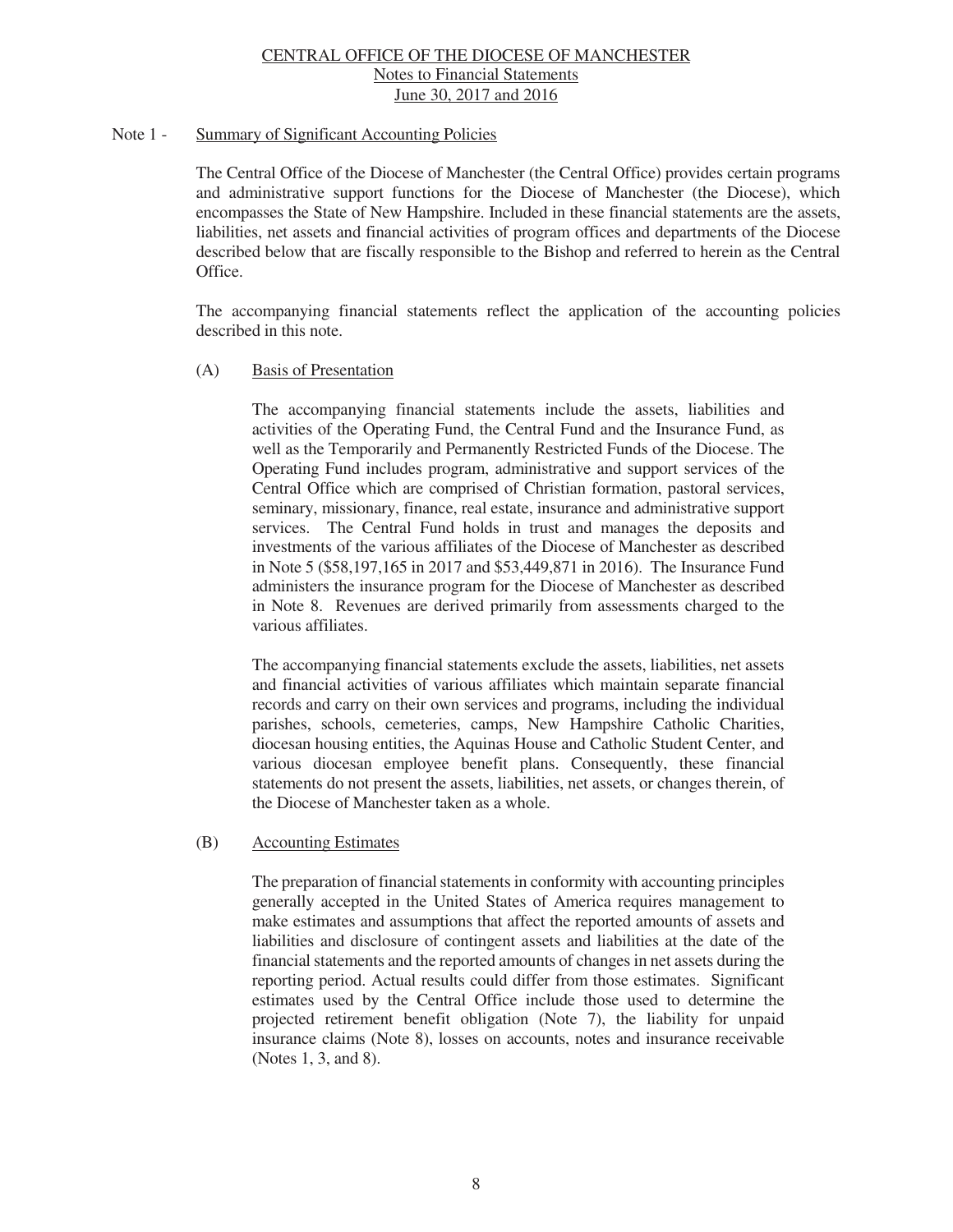# Note 1 - (C) Cash and Cash Equivalents

For the purpose of the statements of cash flows, the Central Office considers certificates of deposit and other highly liquid debt instruments with a maturity of three months or less from the date of purchase to be cash equivalents.

The Central Office reports certain cash equivalents managed by its investment advisors as investments and not as cash equivalents in the accompanying statements of financial position, since it is the Central Office's intention to invest these funds for long-term purposes.

The Central Office customarily maintains amounts on deposit in various bank accounts in excess of the Federal deposit insurance coverage amounts. Deposits totaling approximately \$4,671,000 (prior to outstanding items clearing the bank) at June 30, 2017 are not covered by Federal deposit insurance.

Cash and cash equivalents are included in the accompanying financial statements as follows:

|                   | 2017      | 2016       |
|-------------------|-----------|------------|
| Diocesan cash     | 3,241,946 | 5,665,373  |
| Central fund cash | 1.463.099 | 5,845,653  |
|                   | 4.705.045 | 11,511,026 |

# (D) Accounts Receivable

Accounts receivable are reported at estimated net collectible amounts. The accounts receivable arise in the normal course of the operation of the Central Office and are primarily due from the parishes of the Diocese of Manchester. Credit is generally extended on a short-term basis; thus, accounts receivable do not bear interest. The Central Office periodically reviews the outstanding accounts receivable for the purposes of establishing an allowance for uncollectible accounts based on the average bad debt write-offs experienced in the past and its current knowledge of the accounts. It is management's policy to charge off uncollectible accounts receivable when management determines the receivable will not be collected. Accounts receivable at June 30, 2017 and 2016 are reported net of an allowance for uncollectible accounts of \$312,241. Aggregate accounts receivable past due 90 days or more were approximately \$435,000 and \$428,000 as of June 30, 2017 and 2016, respectively. Delinquency status is based on normal credit terms. The Central Office does not generally require collateral for the extension of credit.

# (E) Investments

Investments represent marketable securities as well as units owned in a hedge fund portfolio. Investments in marketable securities are valued at their fair values in the statements of financial position. The measurement of fair value is made using the fair value hierarchy established under current accounting standards (Note 11). Net asset value (NAV) is used as a practical expedient to estimate fair value of the hedge funds (Note 11).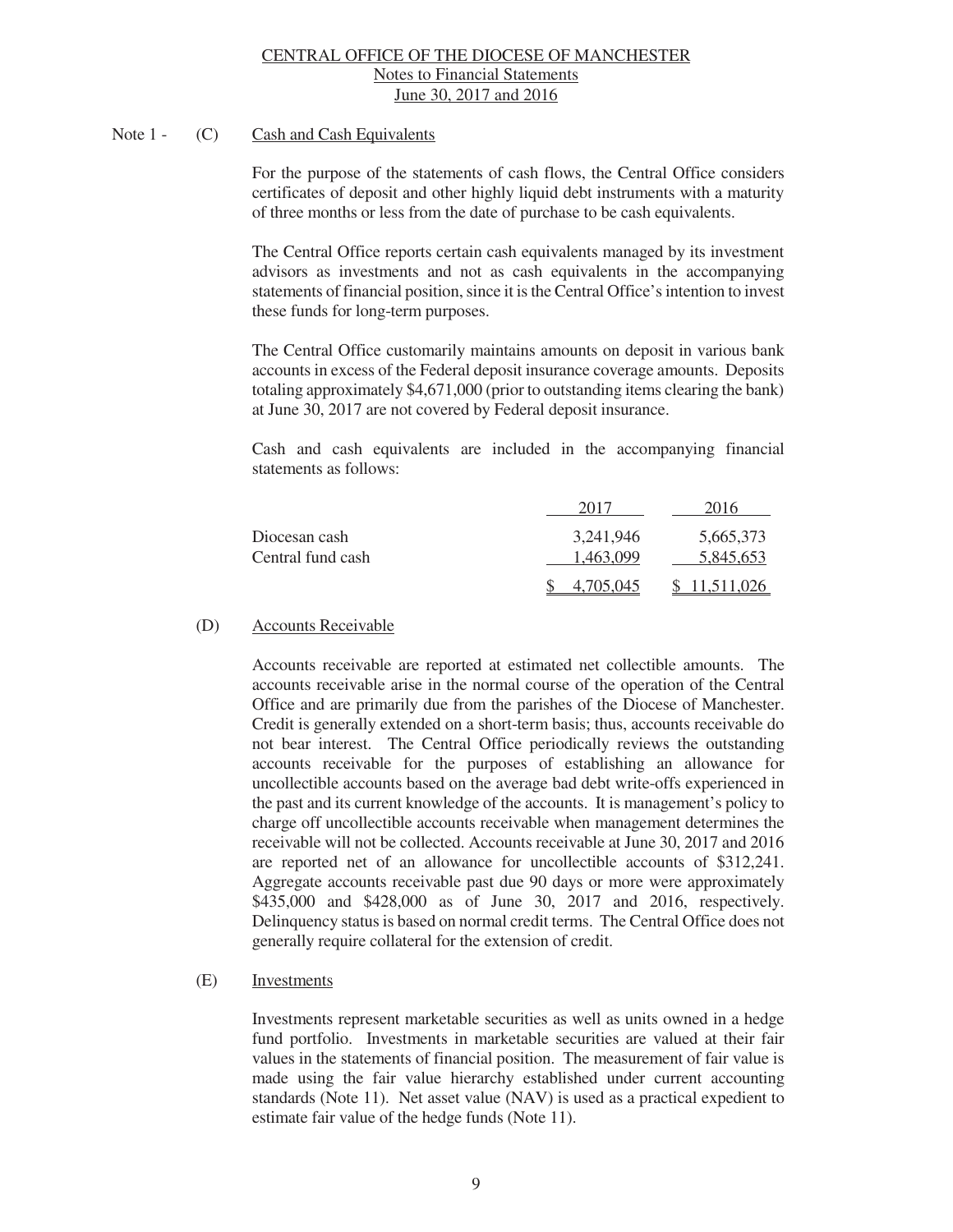# Note 1 - (E) Investments (Continued)

Purchases and sales of securities are recorded on a trade-date basis. Interest is recorded on the accrual basis. Dividends are recorded on the ex-dividend date. Realized and unrealized gains and losses are included in the statements of activities.

# (F) Notes Receivable

The Central Office has notes receivable from diocesan entities (see Note 3). These receivables are evaluated for impairment annually and are placed on nonaccrual status on a case by case basis. Interest income on non-accrual loans is recognized only to the extent that cash payments are received. Loans are classified as impaired when they are greater than 60 days past due, on nonaccrual status, or additional borrowing is needed due to operational deficits. Generally, loans are restored to performing status when the obligation is brought current, has performed in accordance with contractual terms for a reasonable period of time as determined by the Central Office, and the ultimate collectability of the total contractual principal and interest is no longer in doubt.

The Central Office reviews each outstanding note receivable from diocesan entities and has provided an allowance for losses at a level that the Central Office believes to be representative of inherent losses estimated on the basis of factors such as the risk characteristics of the borrower, average historical bad debt writeoffs, and current economic conditions that may affect the borrower's ability to pay. Delinquency status is determined based on contractual terms. It is the Central Office's policy to charge off uncollectible notes receivable when management determines the receivable will not be collected. Additionally, on the aggregate remaining balance of notes receivable the Central Office estimates an additional allowance covering those amounts not specifically identified (see Note 3).

# (G) Fixed Assets

 It is the Central Office's policy to capitalize fixed assets with a cost of at least \$1,000 (\$2,500 effective July 1, 2017). Lesser amounts are charged to operations.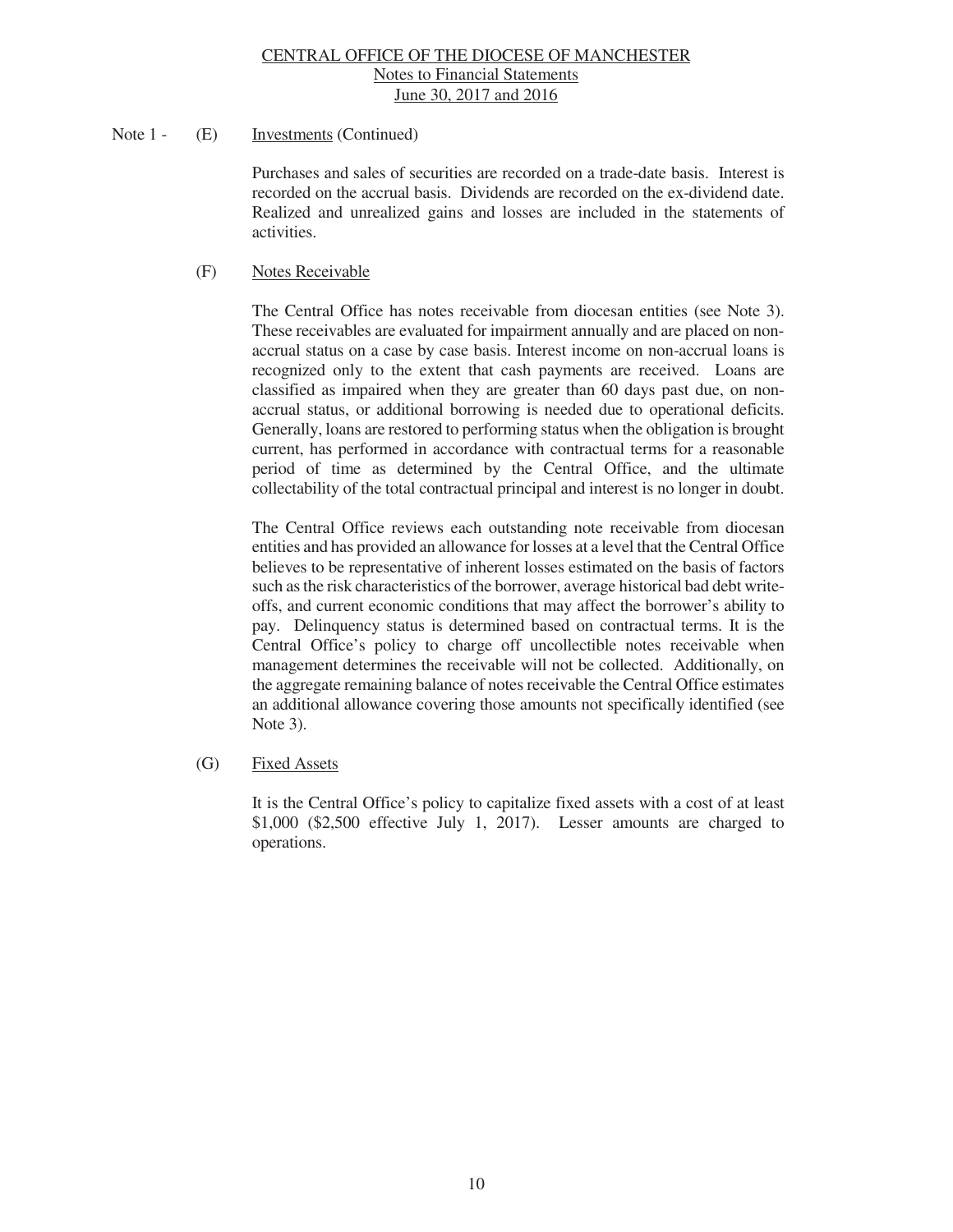# Note 1 - (G) Fixed Assets (Continued)

 Fixed assets are recorded at cost, if purchased, or at estimated fair market value as of the date of donation, if donated. The composition of net fixed assets at June 30, 2017 and 2016 is as follows:

|                                    | 2017                   | 2016                   |
|------------------------------------|------------------------|------------------------|
| Land                               | 2,129                  | 2,129                  |
| <b>Buildings</b>                   | 651,646                | 651,646                |
| Building improvements              | 1,317,056              | 1,259,791              |
| Furniture and other equipment      | 355,841                | 363,892                |
| Computer equipment and<br>software | 336,003                | 326,282                |
| Less: accumulated depreciation     | 2,662,675<br>2,345,568 | 2,603,740<br>2,298,486 |
| Fixed assets, net                  | 317,107                | 305,254                |

 The Central Office provides for depreciation on the straight-line method by charges to income in amounts estimated to amortize the cost or donated value of the assets over the periods of their useful lives.

 Depreciation expense was \$80,432 and \$86,741 during 2017 and 2016, respectively.

 Included in fixed assets in the accompanying statements of financial position are assets with a net book value of \$81,044 and \$50,648 as of June 30, 2017 and 2016, respectively, which are restricted by the donor for use as the Bishop's residence.

# (H) Restricted Support

 The Central Office reports gifts of cash, fixed assets and other assets as restricted support if they are received with donor stipulations that limit the use of the donated assets. When a donor restriction expires, that is, when a stipulated time restriction ends or purpose restriction is accomplished, temporarily restricted net assets are reclassified to unrestricted net assets and reported in the statement of activities. In the absence of donor-imposed stipulations regarding how long donated fixed assets must be used, the Central Office has adopted a policy of reporting the expiration of donor restrictions when the donated or acquired longlived assets are placed in service. The Central Office has also adopted a policy of treating restricted donations received, whose restrictions are met within the same year, as unrestricted donations. The Central Office has a similar policy with respect to investment income earned on these funds.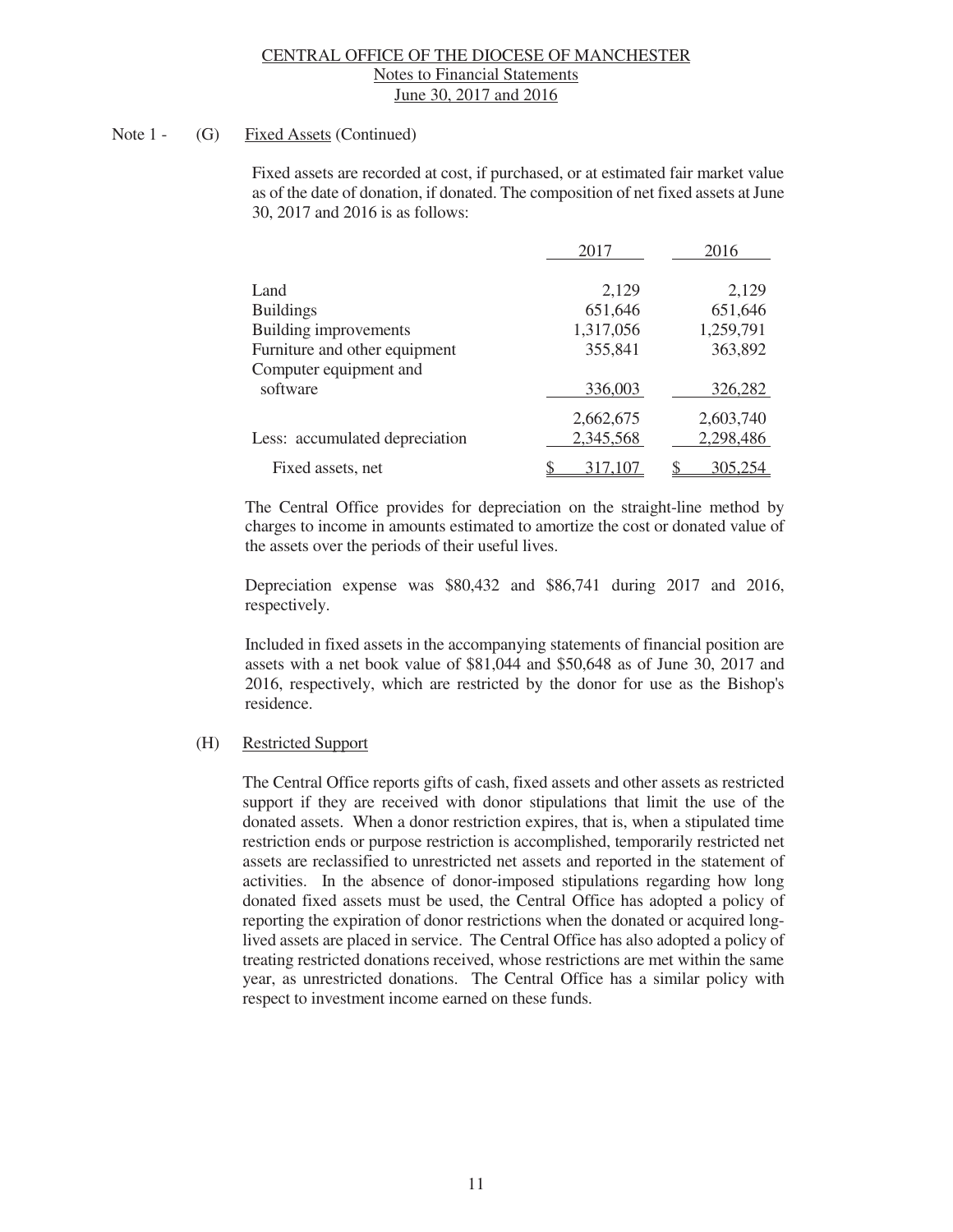# Note 1 - (H) Restricted Support (Continued)

 Designated net assets represent net assets that have been designated by the Central Office for the following purposes at June 30, 2017 and 2016:

|                                       | 2017      | 2016      |
|---------------------------------------|-----------|-----------|
| Missionary support                    | 854,421   | 797,520   |
| School education fund                 | 373,403   | 348,318   |
| Priests continuing formation          | 723,529   | 641,600   |
| Medical needs of priests              | 757,273   | 737,032   |
| Worship and world youth day           | 10,070    | 10,070    |
| Campus ministry                       | 124,925   | 124,925   |
| Youth ministry                        | 442,705   | 442,705   |
| St. Joseph Cathedral                  | 151,709   | 144,334   |
| <b>Permanent Deaconate Continuing</b> |           |           |
| Formation                             | 712,695   | 592,852   |
|                                       | 4.150.730 | 3,839,356 |

Temporarily restricted net assets are available for the following purposes at June 30, 2017 and 2016:

|                                    | 2017      | 2016      |
|------------------------------------|-----------|-----------|
| Seminarians                        | 639,625   | 693,624   |
| Missionary support                 | 65,461    | 61,084    |
| Parish masses                      | 342,091   | 321,379   |
| For specific schools               | 174,544   | 162,946   |
| Education                          | 1,180,910 | 1,082,579 |
| For specific parishes              | 351,948   | 316,590   |
| Missionary, Catholic education,    |           |           |
| retired priests and parish support | 1,575,457 | 1,407,521 |
| Non-capital purposes               | 225,640   | 211,546   |
| For specific geographical region   | 219,285   | 214,468   |
| Other various purposes             | 334,522   | 261,279   |
|                                    | 5,109,483 | 4.733.016 |

Permanently restricted net assets are restricted to investment in perpetuity and were as follows at June 30, 2017 and 2016:

|                                        | 2017      | 2016             |
|----------------------------------------|-----------|------------------|
| Missionary, Catholic education,        |           |                  |
| retired priests and parish support     | 4,338,143 | 4,338,143        |
| Seminarians                            | 638,295   | 638,295          |
| Care of gravesites                     | 34,417    | 34,417           |
| Scholarships, education and tuition    | 2,168,252 | 2,083,120        |
| Care of needy                          | 12,672    | 12,672           |
| General purposes for specific parishes | 761,744   | 821,775          |
| Other various purposes                 | 202,556   | 212,547          |
|                                        |           | <u>8,140,969</u> |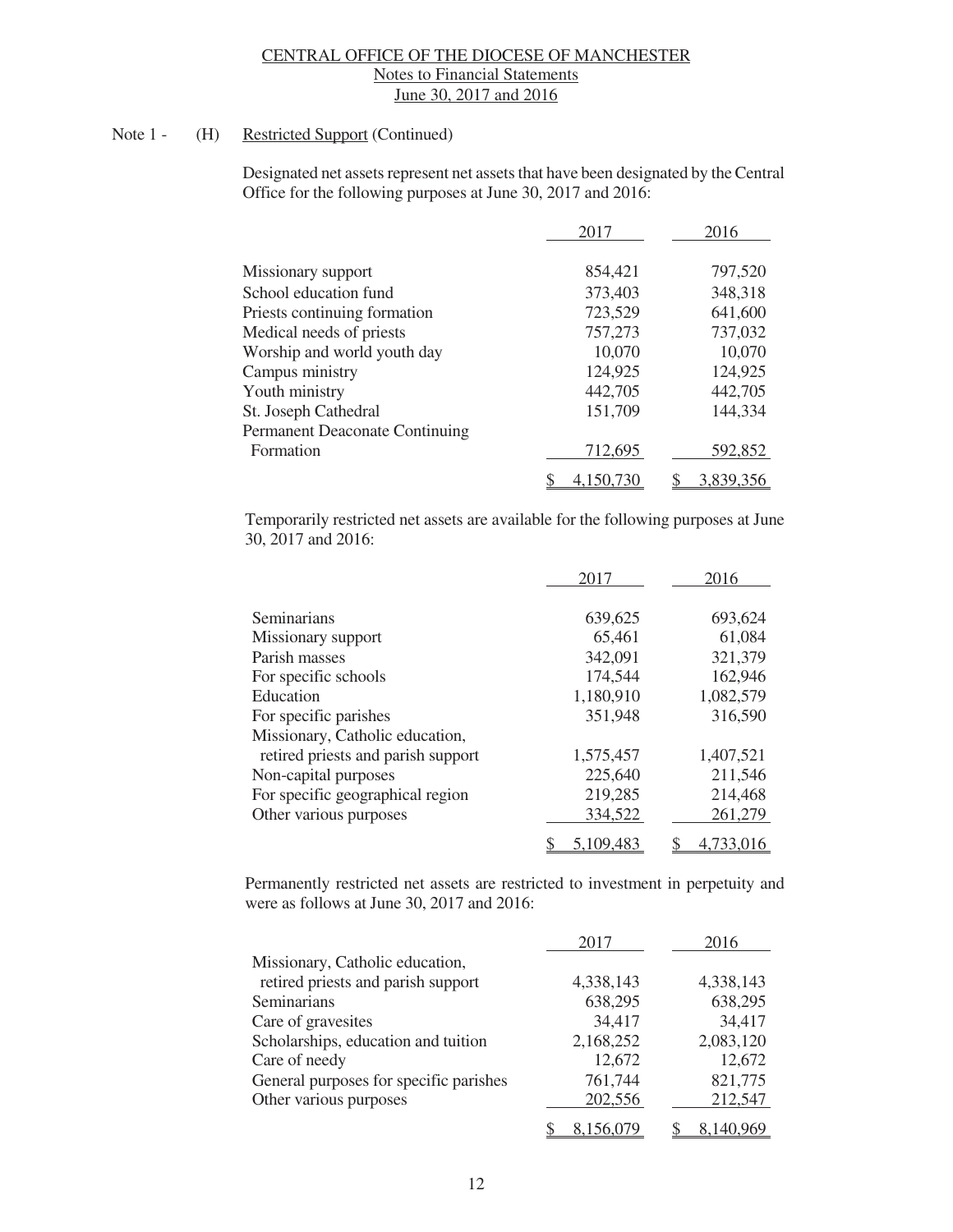#### Note 1 - (H) Restricted Support (Continued)

The income from permanently restricted net assets is expendable for the purposes described above.

#### (I) Salary and Expense Allocations

The Central Office allocates the salary of each diocesan employee to various salary expense classifications. This allocation is based on an estimate made by management of the percentage of time each individual devotes to each type of service. The percentages used to allocate salaries in each year vary depending upon the Central Office's estimate. The Central Office also allocates administrative expenses to the various programs based on estimates determined by the Central Office.

### (J) Federal and State Income Taxes

The Diocese is exempt from Federal and state income taxes under the provisions of Section 501(c)(3) of the Internal Revenue Code. The Diocese must, however, pay income taxes on the net profit from its unrelated business activities, if any.

The Central Office recognizes the tax benefit of an uncertain tax position only if management determines that it is more likely than not that the tax position would be sustained upon examination by taxing authorities based on the technical merit of the position. Management has determined that through June 30, 2017, the Central Office did not take any material tax positions which do not meet the criteria for recognition.

# Note 2 - Investments

 The Central Office and its affiliated agencies and funds deposit money into the Central Fund. The Central Fund pools all of the money received for the purpose of making loans (Note 3) and investing in marketable securities and hedge funds, primarily consisting of cash and cash equivalents, equities, fixed income securities, and alternative investments.

 The Central Office's policy is to invest in a manner consistent with teachings of the Roman Catholic Church as expressed in guidelines published by the US Conference of Catholic Bishops, in order to preserve capital and realize a sufficient return with minimal risk. In general, the Central Office's current policy is to maintain the following allocations:

| Equity securities - domestic          | $10\% - 50\%$ |
|---------------------------------------|---------------|
| Equity securities – international and |               |
| emerging markets                      | $10\% - 35\%$ |
| Fixed income securities               | $30\% - 38\%$ |
| Alternative investments               | $5\% - 25\%$  |
| Private equities                      | $0\% - 10\%$  |
| Cash and cash equivalents             | $.5\% - 5\%$  |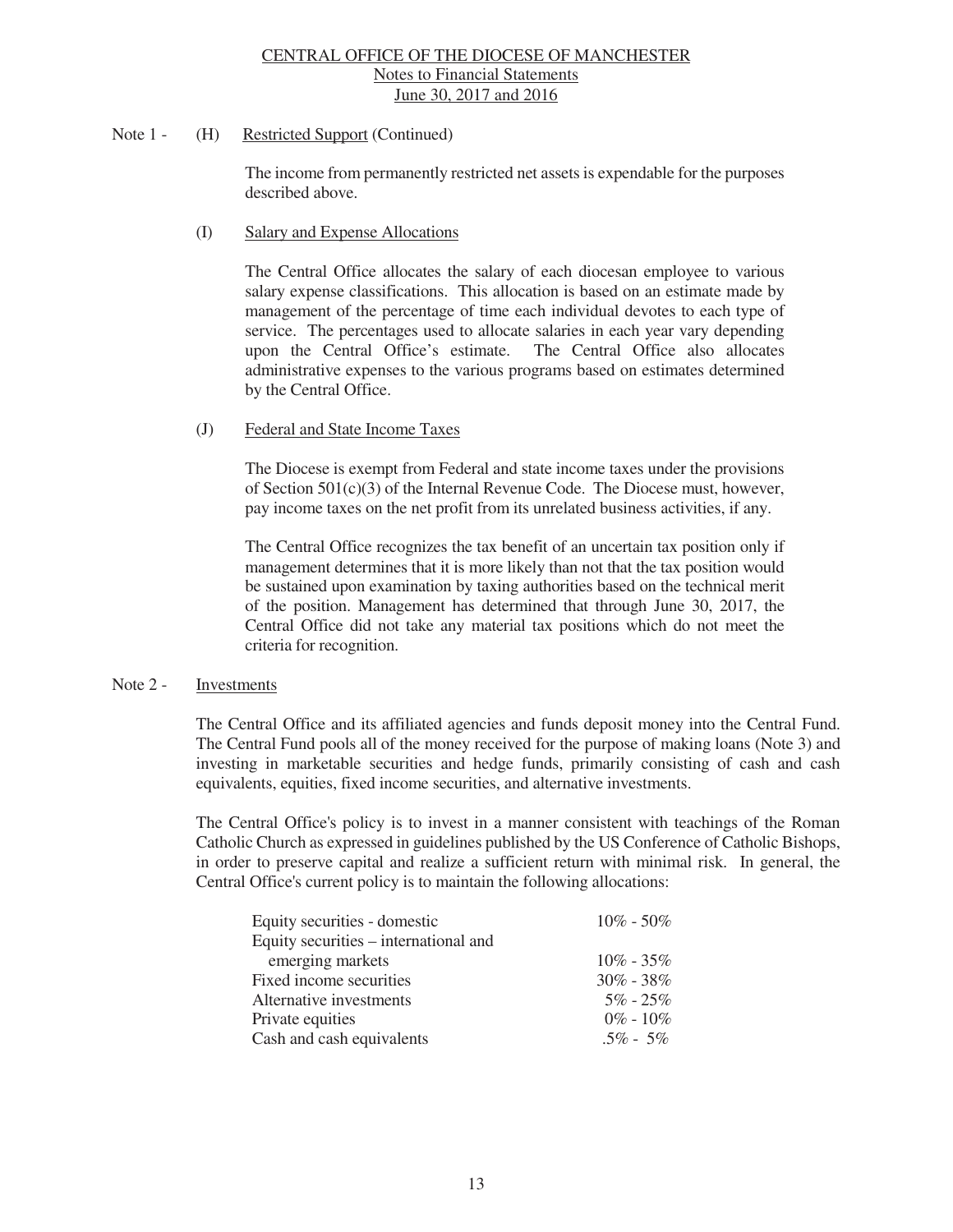#### Note 2 - Investments (Continued)

 The Diocese is the sole remainder beneficiary of an irrevocable charitable remainder trust. Under the terms of the trust, the income beneficiaries of the trust receive a unitrust amount equal to 8% of the fair market value of the trust assets determined annually, paid in equal monthly installments. Upon the death of the surviving income beneficiary, the trustee is to distribute all remaining principal and income of the trust to the Diocese to be used to establish a scholarship fund to benefit students in Catholic regional schools within New Hampshire. The net present value of the beneficial interest in the trust is included in assets held for restricted purposes in the accompanying financial statements using an assumed rate of return of 6% in 2017 and 6.5% in 2016, and discounted at 3.75% in 2017 and 3.5% in 2016 (\$1,007,266 and \$943,656 at June 30, 2017 and 2016, respectively). The fair value of the trust assets was \$1,761,957 and 1,542,561 at June 30, 2017 and 2016, respectively.

 The investments reported in the statements of financial position include the securities and hedge funds held in the Central Fund and the beneficial interest in the trust, in addition to other marketable securities held by the Central Office and the temporarily and permanently restricted funds.

Investments are included in the accompanying financial statements as follows:

|                                                               | 201′                       | 2016                       |
|---------------------------------------------------------------|----------------------------|----------------------------|
| Diocesan investments<br>Central fund deposits and investments | 25,938,513<br>60, 167, 788 | 23, 207, 623<br>48,040,710 |
|                                                               | \$86,106,301               | 71.248.333                 |

Net investment income in the statements of activities is comprised of the following:

|                                                                   | 2017                  | 2016                   |
|-------------------------------------------------------------------|-----------------------|------------------------|
| Dividends, interest and other income<br>Investment fees paid, net | 1.383.328<br>(74.944) | 1.401.714<br>(136,620) |
| Total investment income, net                                      | .308.384              | 1.265.094              |

Investment income is accounted for in the fund holding the assets, except for certain income from investments of permanently restricted funds, which is accounted for as unrestricted revenue or, if subject to donor restrictions, as temporarily restricted revenue until the terms of the restriction have been met. The Central Office follows the guidance established by the Financial Accounting Standards Board when accounting for losses in permanently restricted endowment funds (see Note 12).

 See Note 11 for fair value measurements and the fair value of investments classified by major type.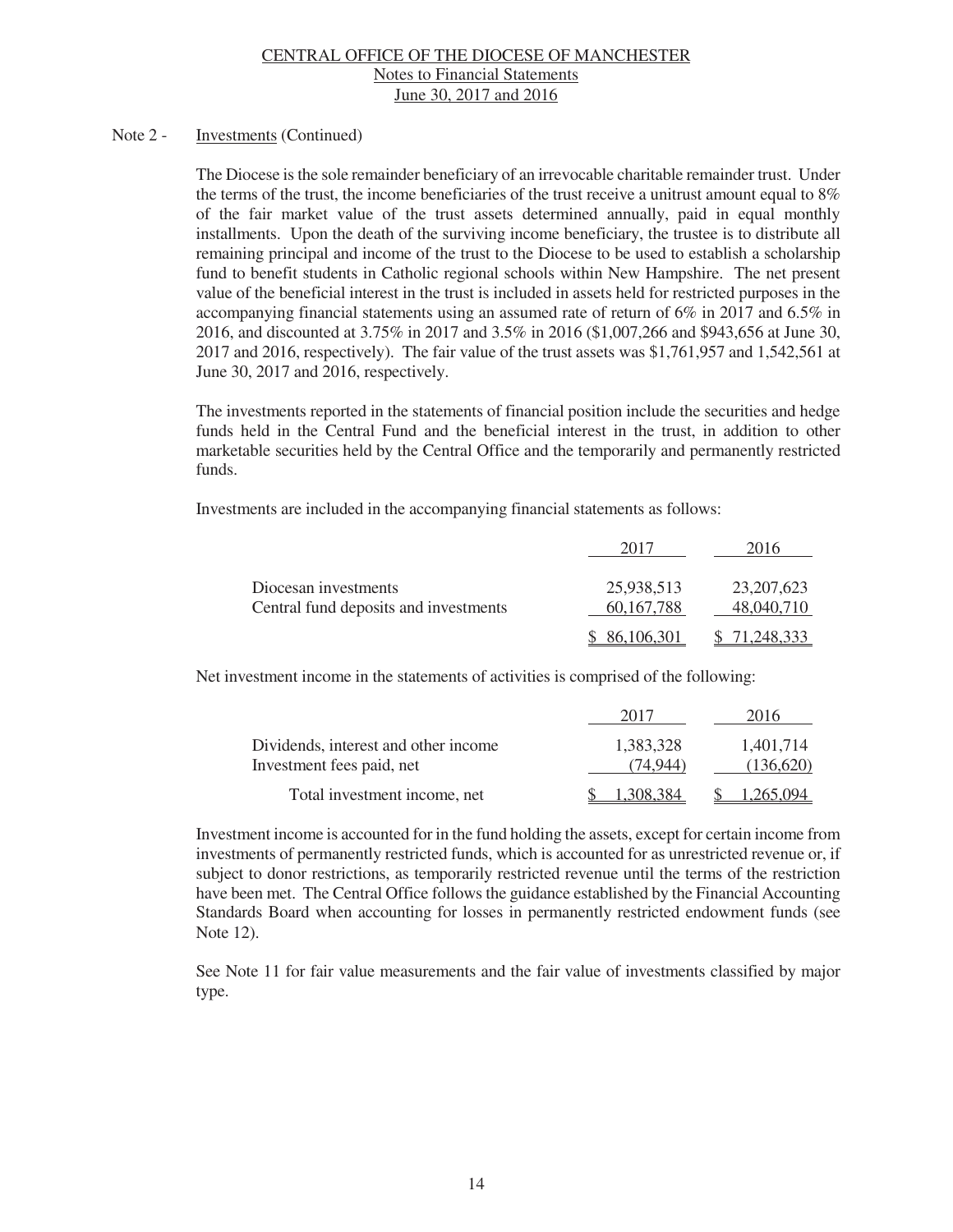#### Note 3 - Notes Receivable

Notes receivable from diocesan entities (parishes, cemeteries, and schools) are unsecured and are reported at their unpaid principal balances less an allowance for losses. Notes receivable from priests and seminarians are unsecured, non-interest bearing and have no specific payment terms.

Total outstanding notes receivable from priests and seminarians were deemed immaterial to the financial statements in June 30, 2017 and 2016 and have been excluded from the analysis of outstanding receivables. These notes were fully reserved.

Interest on notes receivable is recognized over the term of the loan and is calculated using either the simple interest method or the amortization method on principal amounts outstanding. Notes to certain diocesan entities are non-interest bearing or are at a reduced rate of interest. These notes generally have been recorded net of applicable discounts to reflect the present value of the notes, based on the interest rates normally charged on other notes (4.00% in 2017 and 2016).

Interest income on notes receivable was \$397,618 in 2017. Interest income was \$457,336 in 2016.

Due to the nature of the relationships with Diocesan entities, the Central Office has been willing, under appropriate circumstances, to make concessions for borrowers whose payments were not current or to refinance outstanding obligations. At the time of restructuring, the loan is evaluated for an allowance for credit losses. The Central Office continues to specifically reevaluate the loan in subsequent periods, regardless of the borrower's performance under the modified terms. There were no troubled debt restructurings for the years ended June 30, 2017 and 2016. During the years ended June 30, 2017 and 2016, one borrower was granted a concession for the forbearance of principal payments. Since the borrower continues to make interest payments, management has determined there is no effect to the financial statements for modifying the loan.

In assessing performance of notes receivables on an annual basis, the Central Office considers notes receivable less than 30 days past due to be current and classified as performing. An additional grace period was granted only for determining current status as of June 30, 2017, due to a change in the payment mailing address effective on July 1, 2017. The Central Office also classifies loans which have contractual terms that require no payments in a given year as current and performing. Performing notes receivables as of June 30, 2017 and 2016 were \$9,603,812 and \$10,708,208, respectively. Non-performing notes receivables as of June 30, 2017 and 2016 were \$2,126,730 and \$1,673,729, respectively.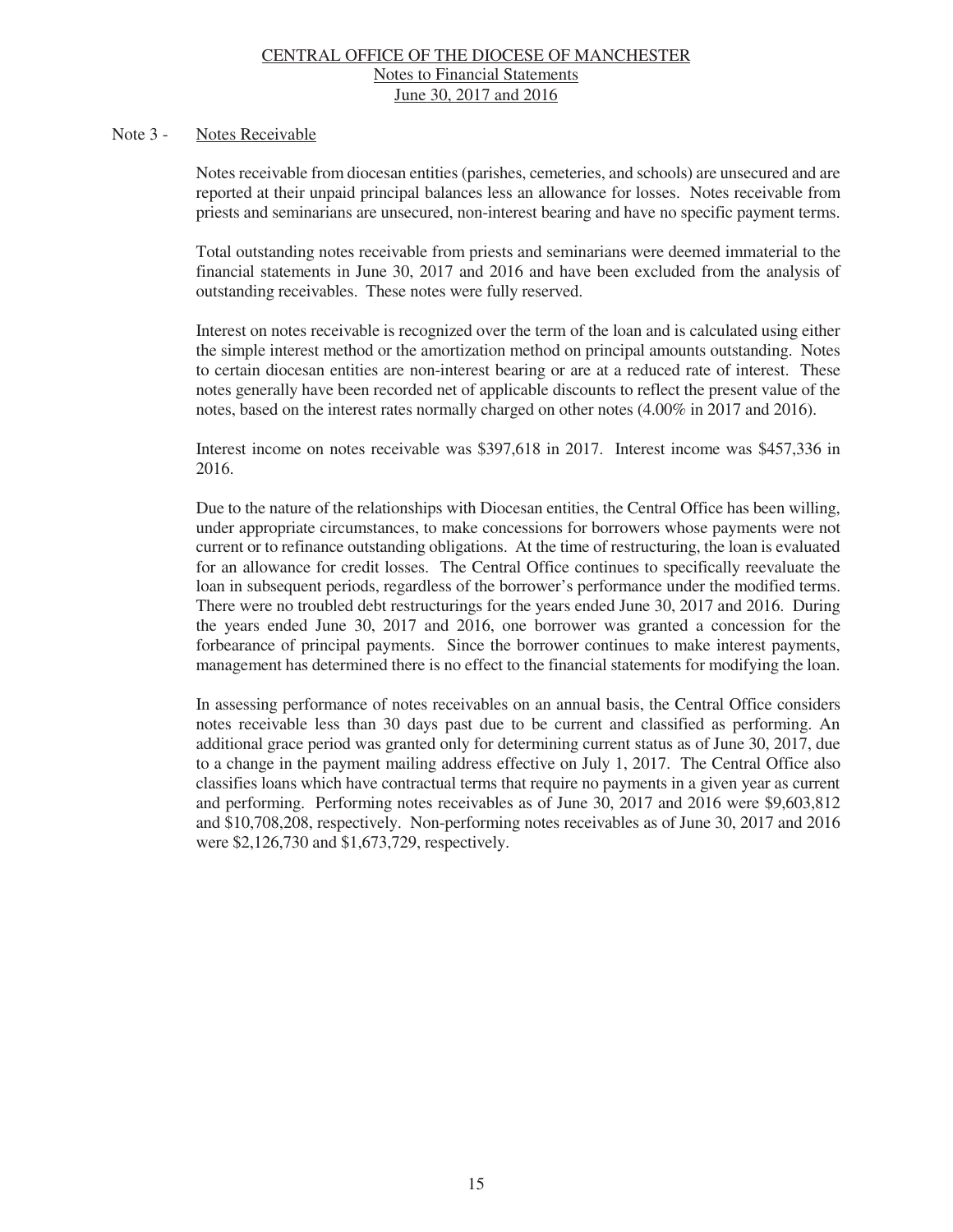# Note 3 - Notes Receivable (Continued)

The following reflects the age analysis of notes receivable as of June 30, 2017 and 2016, respectively:

|                                                          | 2017         | 2016             |
|----------------------------------------------------------|--------------|------------------|
| Current                                                  | 9,603,812    | 10,708,208       |
| 30 - 59 days                                             | 590,486      | 81,310           |
| 60 - 89 days                                             |              | 76,593           |
| $90 + days$                                              | 1,536,244    | 1,515,826        |
| Total notes receivable                                   | \$11,730,542 | 12,381,937<br>S. |
| Total notes receivable on<br>non-accrual status          | 1,791,107    | 1,896,759        |
| Notes receivable 90+ days<br>past due and still accruing | 166,051      | 145,632          |

The following provides informative data at June 30, 2017 and 2016, and for the years then ended separately presented based on whether or not management has recognized an allowance for credit losses with respect to the impaired loans:

|                                                                              |     | 2017      |               | 2016      |
|------------------------------------------------------------------------------|-----|-----------|---------------|-----------|
| Impaired loans for which no<br>allowance for credit losses<br>is recognized: |     |           |               |           |
| Recorded investment                                                          | \$. | 2,080,435 | <sup>\$</sup> | 3,282,381 |
| Unpaid principal balance                                                     |     | 2,080,435 |               | 3,282,381 |
| Average recorded investment                                                  |     | 2,681,408 |               | 2,682,883 |
| Interest income recognized while impaired                                    |     | 36,755    |               | 87,232    |
| Impaired loans for which an<br>allowance for credit losses is                |     |           |               |           |
| recognized:                                                                  |     |           |               |           |
| Recorded investment                                                          |     | 2,831,215 |               | 2,369,568 |
| Unpaid principal balance                                                     |     | 2,831,215 |               | 2,369,568 |
| Average recorded investment<br>Interest income recognized                    |     | 2,600,392 |               | 2,298,407 |
| while impaired                                                               |     | 73,088    |               | 51,733    |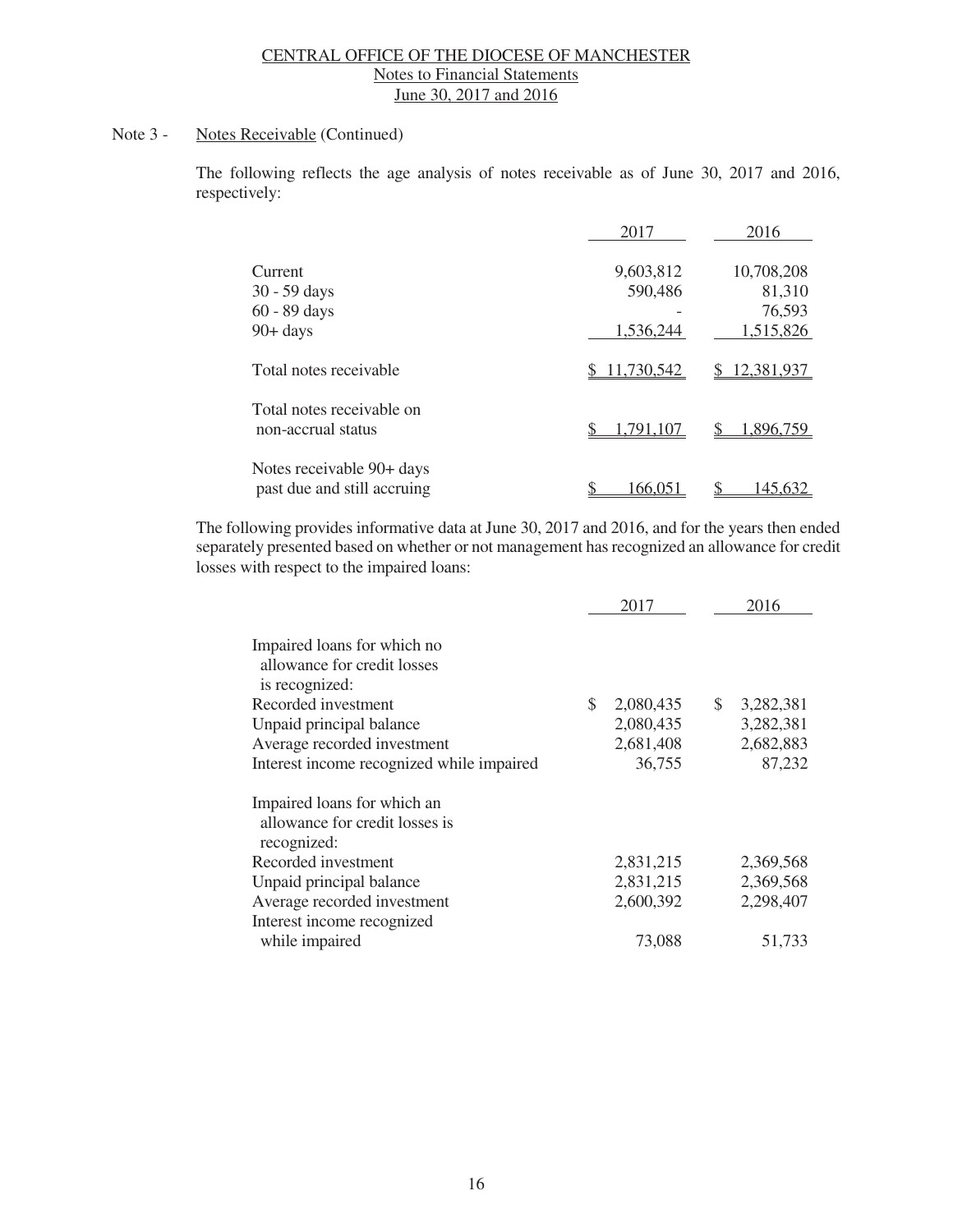# Note 3 - Notes Receivable (Continued)

The following reflects the allowance for losses, discounts, and the related recorded investment in notes receivable as of June 30, 2017 and 2016, respectively:

|                                                                                                                                        | 2017                 | 2016                         |
|----------------------------------------------------------------------------------------------------------------------------------------|----------------------|------------------------------|
| <b>Allowance for losses:</b><br>Beginning balance<br>Provision                                                                         | 2,117,000<br>123,174 | 2,001,000<br>116,000         |
| Ending balance                                                                                                                         | 2,240,174            | 2,117,000<br>\$              |
| Ending balance: individually<br>evaluated for impairment<br>Ending balance: aggregate<br>remaining balance evaluated<br>for impairment | 2,035,174<br>205,000 | 1,915,000<br>202,000         |
|                                                                                                                                        |                      |                              |
| <b>Ending balance</b>                                                                                                                  | 2,240,174            | 2,117,000<br>\$              |
| <b>Discounts:</b>                                                                                                                      |                      |                              |
| Beginning balance<br>Provision                                                                                                         |                      | 25,773<br>(25, 773)          |
| Ending balance                                                                                                                         |                      |                              |
| Recorded investment in notes receivable:                                                                                               |                      |                              |
| Ending balance: individually<br>evaluated for impairment                                                                               | 4,911,650            | 5,651,948                    |
| Ending balance: aggregate<br>remaining balance evaluated<br>for impairment                                                             | 6,818,892            | 6,729,989                    |
| <b>Ending balance</b>                                                                                                                  | 11,730,542           | 12,381,937<br>$\mathbb{S}^-$ |
|                                                                                                                                        |                      |                              |

There were no changes to the accounting policy for notes receivable for the years ended June 30, 2017 and 2016. There were no purchases, sales, or reclassifications of notes receivables for the years ended June 30, 2017 and 2016.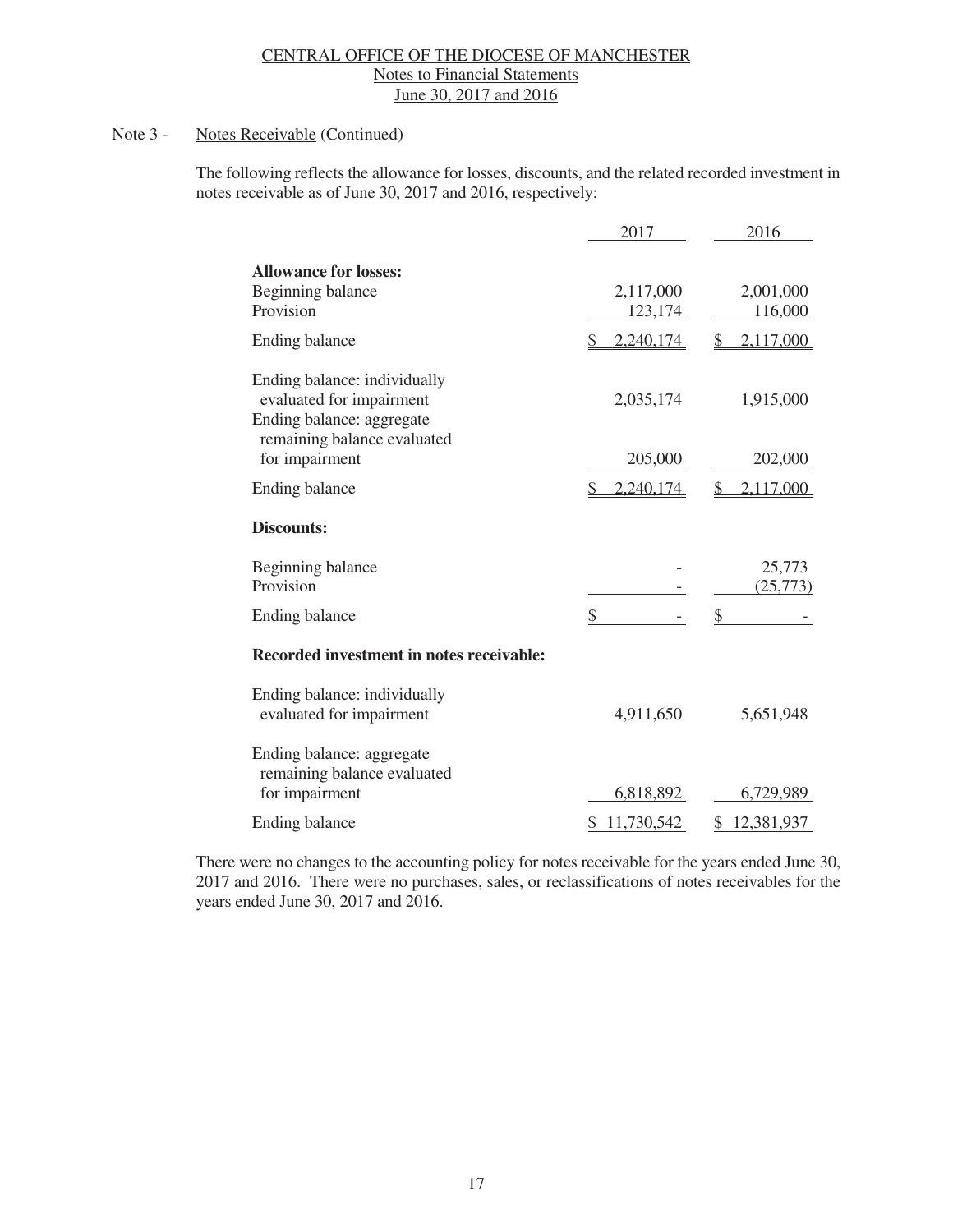#### Note 4 - Related Party Transactions

 The Central Office rents space at the property located at the St. Joseph Cathedral Parish, a Diocesan entity, for storing its archive files. The total rent paid was \$4,320 in 2017 and 2016.

 The Central Office enters into various transactions with New Hampshire Catholic Charities, also a Diocesan entity, which has its main office located in facilities owned and shared by the Central Office. Below is a summary of rent and program related expenses paid to New Hampshire Catholic Charities:

|                    | 2017   |              | 2016    |
|--------------------|--------|--------------|---------|
| Rent received      | 98,750 | <sup>S</sup> | 113,700 |
| Program costs paid | 26,800 |              | 32,400  |

 The Central Office receives assessment revenue from parishes for specific programs and administrative and other services. In addition, the Central Office receives revenue from affiliates (parishes, schools, cemeteries, diocesan employee benefit plans, diocesan housing entities, and New Hampshire Catholic Charities) for insurance coverage and provides grants and subsidies to certain parishes, schools and mission churches to support their programs. A summary of these transactions is as follows:

|                                      | 2017      | 2016        |
|--------------------------------------|-----------|-------------|
| Assessments received (excluding)     |           |             |
| insurance)                           | 5,981,340 | 6,019,701   |
| Insurance revenue (see Note 8)       | 5,420,254 | 5, 341, 448 |
| Grants, subsidies and donations paid | 1,829,549 | 1,887,988   |
| Investment management fees earned    | 266,525   | 205,873     |

 Amounts due from the parishes and other affiliates, primarily for assessments, insurance and interest (net of allowance) was \$473,174 and \$623,943 at June 30, 2017 and 2016, respectively. Amounts due to the parishes and other affiliates at June 30, 2017 and 2016 were \$180,389 and \$191,341, respectively.

Assets of the Central Fund (Note 2) are held for related entities and funds as described in Note 5.

The Central Office participates in the Roman Catholic Bishop of Manchester Employee Benefit Plan and Trust (the Plan) which is managed and overseen by the Diocese. The Plan provides health, dental, life and disability insurance benefits. Total expense incurred and paid to the Plan during 2017 and 2016 was approximately \$355,000 and \$361,000, respectively.

The Central Office provides certain administrative services related to the operation of the Plan. The amount billed to the Plan was \$84,000 in 2017 and 2016.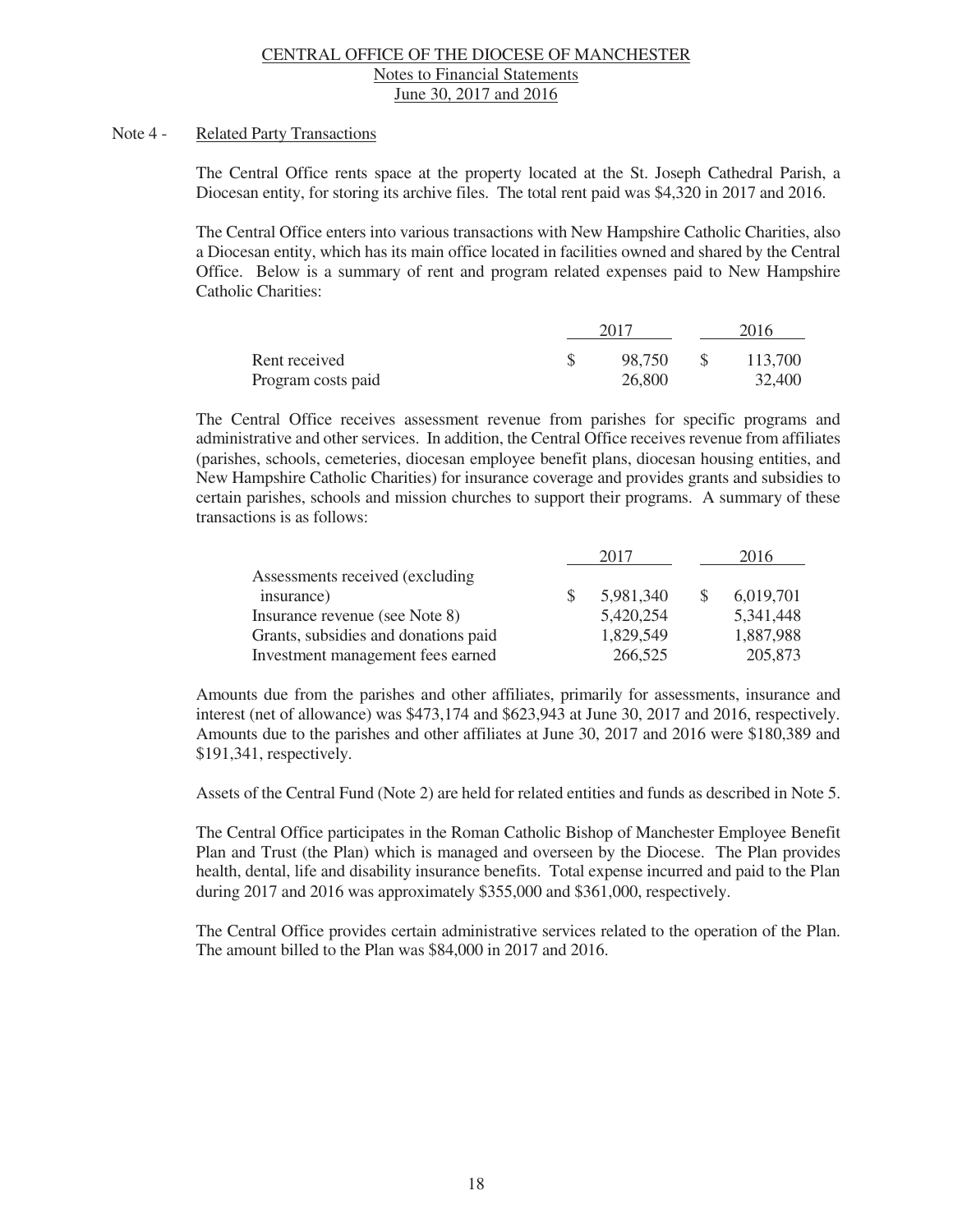#### Note 5 - Central Fund Deposits and Investments

 The Central Office holds deposits and investments from its various parishes, schools and other entities within the Diocese. Interest is paid on these deposits at a rate of 1.0% in 2017 and 2016. Effective July 1, 2016, interest is paid at 2.6% to cemeteries with deposits in the Perpetual Care Fund. Amounts are due on demand. Interest expense on deposits was \$497,200 and \$406,651 for 2017 and 2016, respectively. In addition, the Central Office maintains the pooled investments on behalf of the Sick Priests Fund as well as various parishes and other entities. The investment return on these funds is excluded from the financial statements and the investment risk for these funds is with the participating entity. The Central Fund deposits and investments at June 30, 2017 and 2016 consist of the following:

|                                | 2017       | 2016       |
|--------------------------------|------------|------------|
| Due to:                        |            |            |
| Parishes                       | 32,997,429 | 32,118,342 |
| Cemeteries                     | 12,713,599 | 9,788,223  |
| Schools                        | 8,524,252  | 8,064,360  |
| <b>Sick Priests Fund</b>       | 2,803,987  | 2,436,021  |
| <b>Other Diocesan entities</b> | 1,157,898  | 1,042,925  |
|                                | 58,197,165 | 53,449,871 |

# Note 6 - Mortgage Note Payable

The Central Office issued a 15-year mortgage note to an insurance company which was payable in equal monthly installments for principal and interest of \$37,974 through October 2025. The note bore interest at 6% and was collateralized by a first mortgage interest in certain real estate owned by the Diocese.

Interest expense for this loan amounted to \$119,167 and \$202,072 during 2017 and 2016, respectively. The principal balance due was \$3,228,354 at June 30, 2016. The outstanding balance of the loan was paid in full during 2017.

# Note 7 - Retirement Benefits

(A) Diocesan Administration Employees

The Central Office has a tax-deferred annuity plan under Internal Revenue Code Section 403(b) for the benefit of its eligible diocesan administration employees. Contributions to the plan are based on 3% of eligible wages. Total contributions to this plan during 2017 and 2016 amounted to \$96,683 and \$79,980, respectively.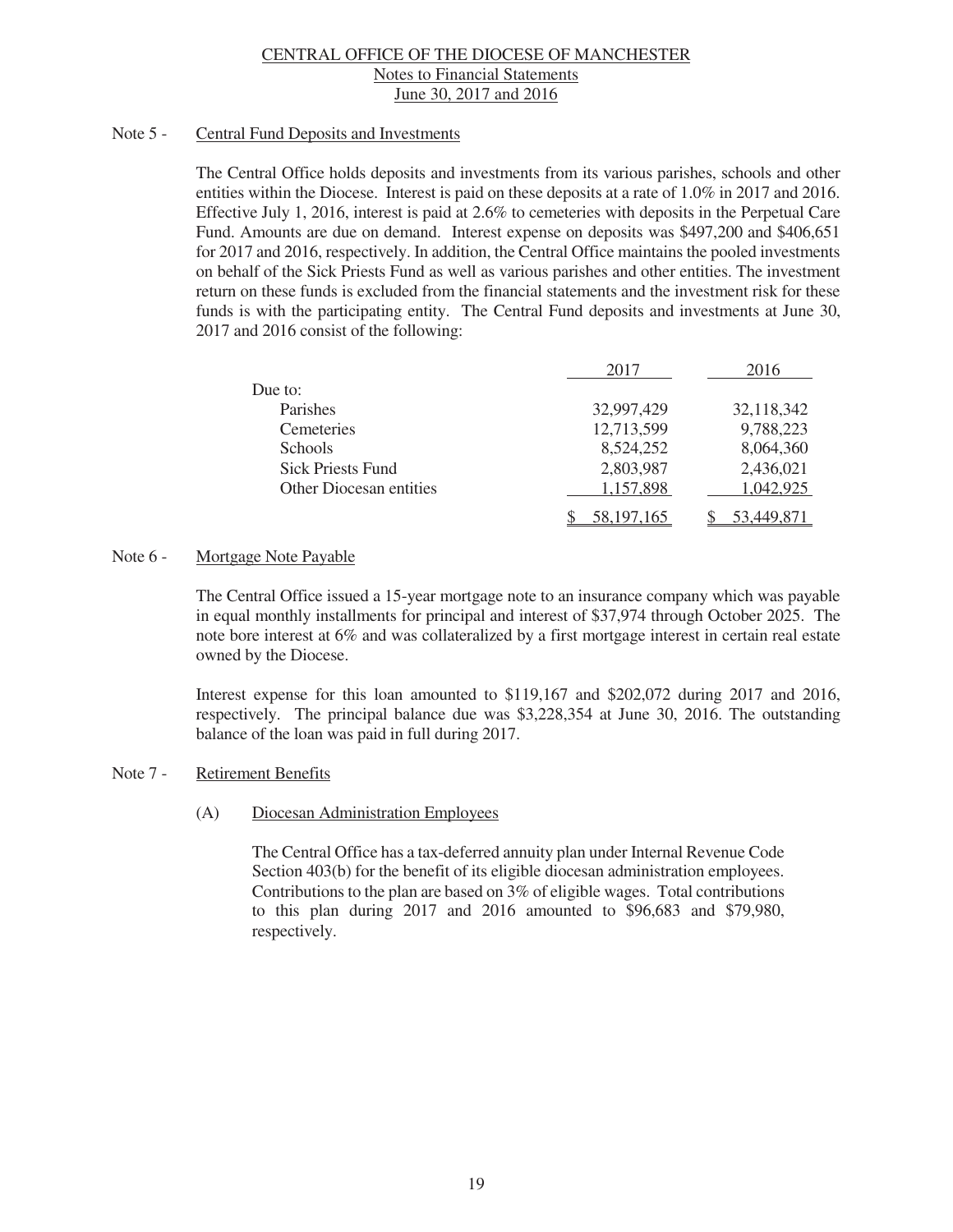# Note 7 - (B) Diocesan Priests

The Diocese established the Diocesan Priest Retirement Plan (the Plan) and the Diocesan Priest Retirement Trust Fund (the Trust) for the purpose of funding the retirement benefits of retired priests incardinated in the Diocese of Manchester who are granted permission by the Bishop of Manchester to retire. Under the Plan, retired priests receive a monthly stipend, medical and dental coverage, and are eligible for personal automobile insurance reimbursement. Priests born before 1949 are eligible to request retirement from the Bishop of Manchester at the earlier of attainment of age 68 or completion of 40 years of service; priests born between 1949 and 1956 (inclusive) are eligible to request retirement at age 70; priests born between 1957 and 1970 (inclusive) are eligible to request retirement at age 71; priests born during or after 1971 are eligible to request retirement at age 72. Earlier retirement is permitted only with the approval of the Bishop. In accordance with the terms of the Plan, the Central Office assumed the obligations of the Plan, including the unfunded benefit obligation as of the date the Plan was established. In addition, the Central Office has recognized the unfunded obligation of the retirement plan in its statements of financial position in accordance with accounting principles generally accepted in the United States of America.

In addition to the benefits provided by the Trust, the Diocese also provides prescription drug coverage through its Medical Insurance Fund. Benefits are paid from the unrestricted (designated) assets of the Central Office and not from the Diocesan Priest Retirement Fund.

The Diocese also established a sustenance program (the Sustenance Program) for priests ineligible for public ecclesiastical ministry for whom the Diocese retains a responsibility of sustenance. These priests receive a monthly stipend, medical and dental coverage and are eligible for personal automobile insurance reimbursement. Benefits are paid from the unrestricted (undesignated) assets of the Central Office, not from the Diocesan Priest Retirement Fund or Diocesan assessment revenue from parishes.

During 2017, the monthly stipend increased from \$1,600 to \$1,700 for retired priests and from \$2,000 to \$2,250 for retired bishops. This resulted in an increase of \$1,050,204 to the priest retirement benefit obligation.

The actuarial assumptions for the mortality, discount rates, and trend rates were changed during the year ended June 30, 2017. The changes in these actuarial assumptions decreased the priest retirement benefit obligation by approximately \$177,000.

The actuarial assumptions for the mortality, discount rates, and trend rates were changed during the year ended June 30, 2016. The changes in these actuarial assumptions increased the priest retirement obligation by approximately \$1,207,000.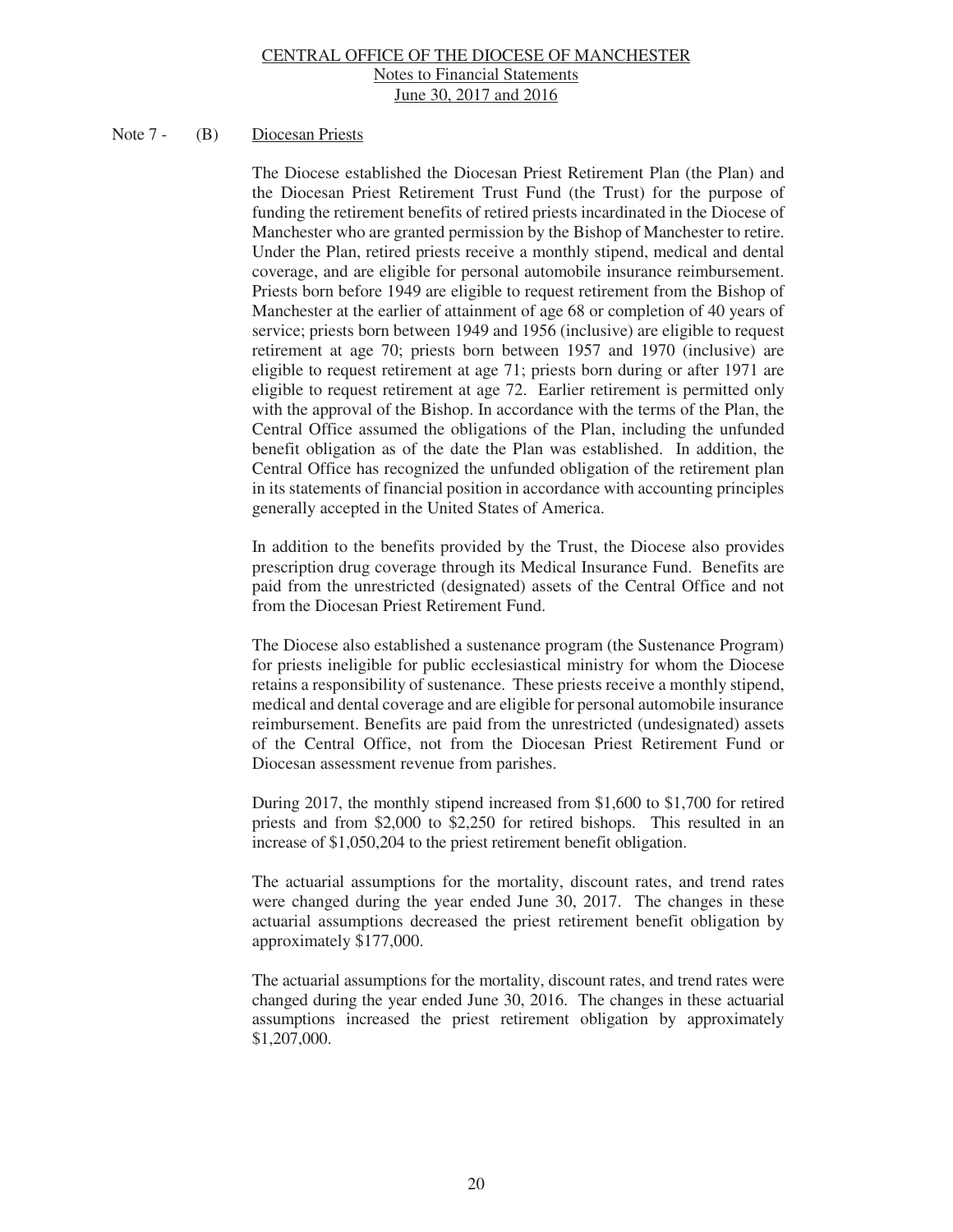#### Note 7 - (B) Diocesan Priests (Continued)

The following information relates to the Diocesan Priest Retirement Plan, Medical Insurance Fund and Sustenance Program, and includes amounts determined as of June 30, 2017 and 2016 measurement dates:

|                                                  |                                           | 2017                         |                       |                                           | 2016                                |                       |
|--------------------------------------------------|-------------------------------------------|------------------------------|-----------------------|-------------------------------------------|-------------------------------------|-----------------------|
|                                                  | Diocesan<br>Priests<br>Retirement<br>Plan | Medical<br>Insurance<br>Fund | Sustenance<br>Program | Diocesan<br>Priests<br>Retirement<br>Plan | Medical<br>Insurance<br><b>Fund</b> | Sustenance<br>Program |
| Projected benefit<br>obligation<br>Fair value of | (22,882,661)                              | (1,622,206)                  | (888, 675)            | (22,592,224)                              | (1,712,315)                         | (1,897,659)           |
| plan assets                                      | 11.136.664                                |                              |                       | 9,718,242                                 |                                     |                       |
| Funded status                                    | (11.745.997)                              | $(1,622,206)$ \$             | (888, 675)            | (12,873,982)                              | \$(1,712,315)                       | \$(1,897,659)         |

The following components of the projected benefit obligation of the Diocesan Priest Retirement Plan at June 30, 2017 and 2016 have not been recognized as periodic pension costs:

|                                 | 2017      |              | 2016      |
|---------------------------------|-----------|--------------|-----------|
| Unrecognized prior service cost | 2,626,892 | S.           | 1,697,617 |
| Unrecognized net loss           | 2,290,831 | $\mathbf{s}$ | 3.951.407 |

Significant assumptions at June 30, 2017 and 2016 include:

|                                                         |                                           | 2017              |                                                                                                |                                | 2016                                                                              |                             |
|---------------------------------------------------------|-------------------------------------------|-------------------|------------------------------------------------------------------------------------------------|--------------------------------|-----------------------------------------------------------------------------------|-----------------------------|
|                                                         | Diocesan<br>Priests                       | Medical           |                                                                                                | Diocesan<br>Priests            | Medical                                                                           |                             |
|                                                         | Retirement<br>Plan                        | Insurance<br>Fund | Sustenance<br>Program                                                                          | Retirement<br>Plan             | Insurance<br>Fund                                                                 | Sustenance<br>Program       |
| Discount rate<br>Expected return on                     | 3.75%                                     | 3.75%             | 3.75%                                                                                          | 3.50%                          | 3.50%                                                                             | 3.50%                       |
| plan assets<br>Annual cost<br>increases:<br>Medical and | 6.00%                                     | N/A               | $6.00\%$                                                                                       | 6.50%                          | N/A                                                                               | 6.50%                       |
| dental                                                  | 5.5% trending 5.5% trending<br>to $4.0\%$ | to $4.0\%$        | 5.5% trending<br>to $4.0\%$                                                                    | $6.0\%$ trending<br>to $4.0\%$ | $6.0\%$ trending<br>to $4.0\%$                                                    | $6.0\%$ trending<br>to 4.0% |
| Automobile<br>insurance<br>premiums                     | 3.0%                                      | N/A               | 3.0%                                                                                           | 3.0%                           | N/A                                                                               | 3.0%                        |
| Year that the rate<br>reaches the ultimate              |                                           |                   |                                                                                                |                                |                                                                                   |                             |
| trend rate<br>Rate of compensation                      | 2020                                      | 2020              | 2020                                                                                           | 2020                           | 2020                                                                              | 2020                        |
| increase<br>Mortality                                   | N/A                                       | N/A               | N/A<br>RP-2014 White Collar Mortality Table<br>projected fully generational with scale MP-2016 | N/A                            | N/A<br>RP-2014 Mortality Table projected fully<br>generational with scale MP-2015 | N/A                         |
| Benefit cost<br>Employer<br>contributions               | 836,520                                   | (90, 109)         | (847, 915)                                                                                     | 961,114                        | 54,544                                                                            | 136,995                     |
| and donations<br>Participant                            | 1,678,910                                 |                   | 161,069                                                                                        | 1,806,737                      |                                                                                   | 172,935                     |
| contributions<br>Benefits paid                          | 51,750<br>1,067,818                       | 31,335            | 161,069                                                                                        | 51,250<br>1,124,863            | 32,769                                                                            | 172,935                     |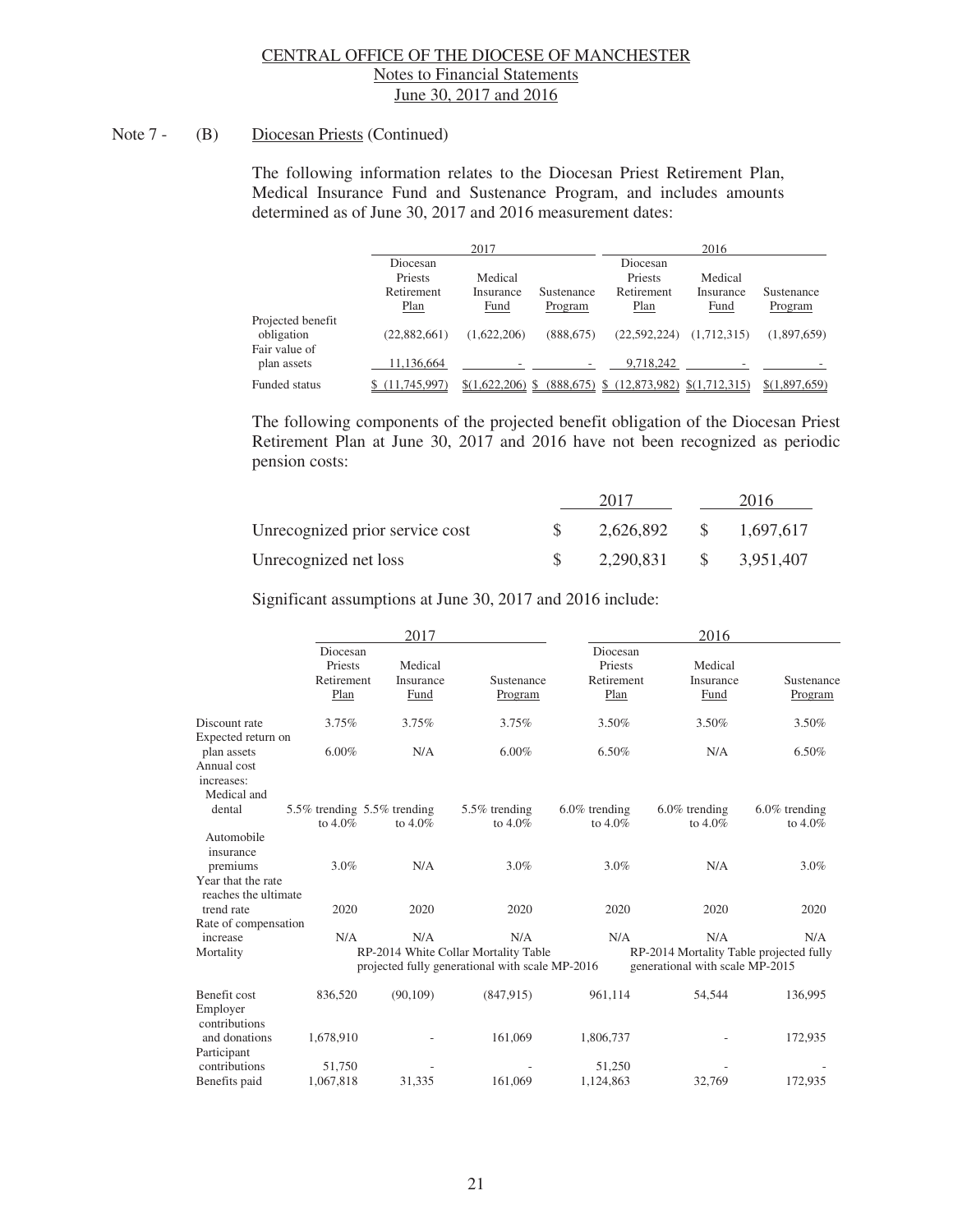# Note 7 - (B) Diocesan Priests (Continued)

The net periodic pension cost consists of:

|                                     | 2017       | 2016       |
|-------------------------------------|------------|------------|
| Diocesan Priest Retirement Plan:    |            |            |
| Amortization of prior service costs | 120,929    | 120,929    |
| Investment return                   | (588, 811) | (555, 507) |
| Current service cost                | 418,375    | 396,880    |
| Interest cost                       | 767,110    | 908,410    |
| Amortization of gains or losses     | 118,917    | 90,402     |
| Medical insurance fund              | (90, 109)  | 54,544     |
| Total                               | 746.411    | 1,015,658  |

Retirement-related changes for the Diocesan Priest Retirement Plan other than net periodic pension costs consist of:

|                                         | 2017        | 2016          |
|-----------------------------------------|-------------|---------------|
| Amortization of prior service costs     | (120, 929)  | (120, 929)    |
| Current year gain not yet<br>recognized | (775, 758)  | (534,160)     |
| Funding by affiliates                   | (1,067,818) | (1, 124, 863) |
|                                         | 1.964.505   |               |

The accumulated benefit obligations were as follows:

|               | Diocesan Priests<br>Retirement<br>Plan |            |   | Medical<br>Insurance<br>Fund | Sustenance<br>Program |
|---------------|----------------------------------------|------------|---|------------------------------|-----------------------|
| June 30, 2017 |                                        | 20,338,113 |   | 949.146                      | 828,805               |
| June 30, 2016 |                                        | 20,000,910 | S | 983.600                      | 1.656.690             |

The Central Office expects to contribute approximately \$5,540,836 to the Retirement Plan during the year ending June 30, 2018. Benefits and expenses expected to be paid during the ensuing five years and five years thereafter are as follows:

|               | Diocesan Priests<br>Retirement<br>Plan |           | Medical<br>Insurance<br>Fund |   | Sustenance<br>Program |  |
|---------------|----------------------------------------|-----------|------------------------------|---|-----------------------|--|
| 2018          | \$                                     | 1,366,000 | \$<br>62,830                 | S | 110,177               |  |
| 2019          |                                        | 1,397,000 | 67,167                       |   | 104,190               |  |
| 2020          |                                        | 1,406,000 | 70,292                       |   | 97,785                |  |
| 2021          |                                        | 1,386,000 | 71,689                       |   | 91,051                |  |
| 2022          |                                        | 1,381,000 | 73,447                       |   | 84,094                |  |
| $2023 - 2027$ |                                        | 7,258,000 | 419,835                      |   | 320,010               |  |
|               |                                        |           |                              |   |                       |  |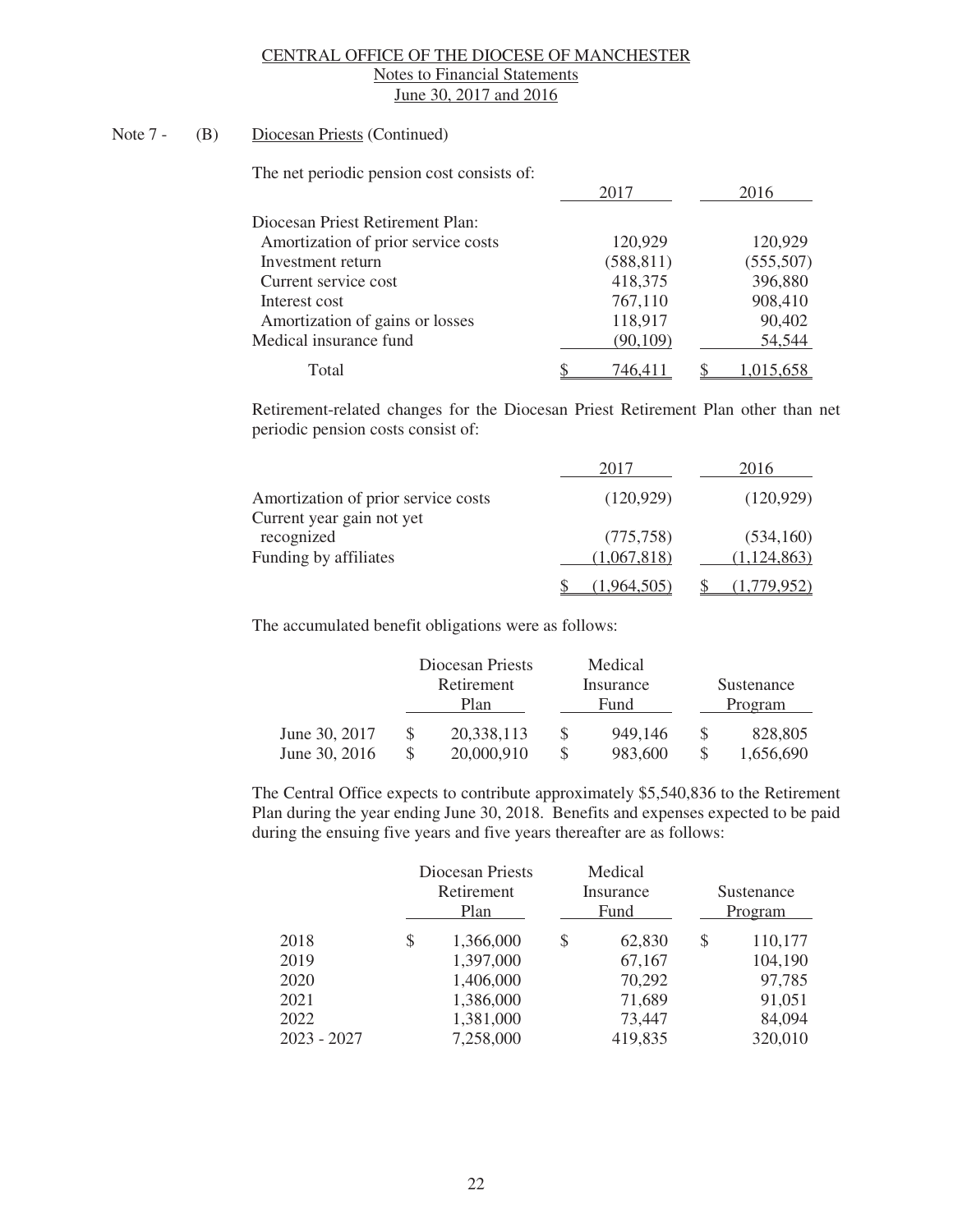# Note 7 - (B) Diocesan Priests (Continued)

 Assets of the Trust are invested with other marketable securities and hedge funds of the Central Office and its affiliated agencies (Note 2). The Central Office's investment policy with respect to assets of the Trust is consistent with the policy outlined in Note 2.

The expected rate of return on Plan assets was developed in consultation with the Plan's investment advisors and is based upon their assessment of expected future returns.

 See Note 11 for a discussion of the fair value measurements of the Diocesan Priest Retirement Plan investments.

 The following table sets forth by level, within the fair value hierarchy, the valuation techniques used to determine the fair value of these investments as of June 30, 2017 and 2016:

|                                |             |             | 2017    |                 |              |  |
|--------------------------------|-------------|-------------|---------|-----------------|--------------|--|
|                                |             |             |         | Net Asset       |              |  |
|                                | Level 1     | Level 2     | Level 3 | Value*          | Total        |  |
| Money market funds             | 40,419      |             |         |                 | 40,419       |  |
| Equity securities:             |             |             |         |                 |              |  |
| Domestic                       | 2,770,334   |             |         |                 | 2,770,334    |  |
| International and emerging     |             |             |         |                 |              |  |
| markets                        | 1,682,301   |             |         |                 | 1,682,301    |  |
| Fixed income securities:       |             |             |         |                 |              |  |
| Corporate bonds                |             | 1,864,732   |         |                 | 1,864,732    |  |
| Government securities          |             | 671,828     |         |                 | 671,828      |  |
| Certificates of deposit        |             | 1,144,838   |         |                 | 1,144,838    |  |
| Preferred stock                | 7,647       |             |         |                 | 7,647        |  |
| Alternative investments:       |             |             |         |                 |              |  |
| Real estate investment trusts  | 467,549     |             |         |                 | 467,549      |  |
| Total assets in the fair value |             |             |         |                 |              |  |
| hierarchy                      | 4,968,250   | 3,681,398   |         |                 | 8,649,648    |  |
| Hedge funds                    |             |             |         | 1,682,300       | 1,682,300    |  |
| Investments at fair value      | \$4,968,250 | \$3,681,398 | \$      | 1,682,300<br>\$ | \$10,331,948 |  |
| Cash and cash equivalents      |             |             |         |                 | 592,082      |  |
| Total investments              |             |             |         |                 | \$10,924,030 |  |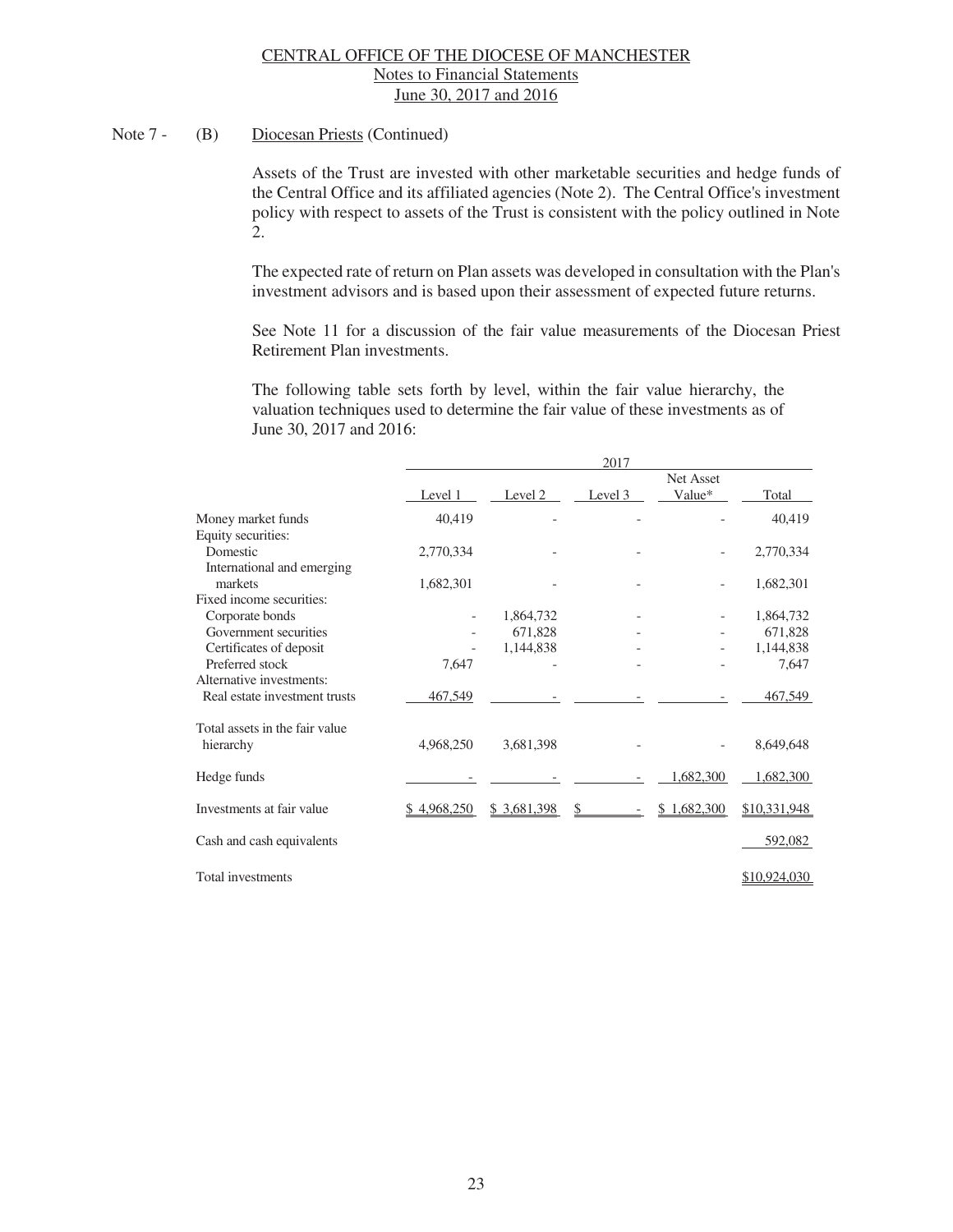#### Note 7 - (B) Diocesan Priests (Continued)

|                                |             |             | 2016    |                     |                    |
|--------------------------------|-------------|-------------|---------|---------------------|--------------------|
|                                | Level 1     | Level 2     | Level 3 | Net Asset<br>Value* | Total              |
| Equity securities:             |             |             |         |                     |                    |
| Domestic                       | 2,302,161   |             |         |                     | 2,302,161          |
| International and emerging     |             |             |         |                     |                    |
| markets                        | 1,236,187   |             |         |                     | 1,236,187          |
| Fixed income securities:       |             |             |         |                     |                    |
| Corporate bonds                |             | 2,172,837   |         |                     | 2,172,837          |
| Government securities          |             | 336,623     |         |                     | 336,623            |
| Certificates of deposit        |             | 948,061     |         |                     | 948,061            |
| Preferred stock                | 2,853       |             |         |                     | 2,853              |
| Alternative investments:       |             |             |         |                     |                    |
| Real estate investment trusts  | 395,580     |             |         |                     | 395,580            |
| Total assets in the fair value |             |             |         |                     |                    |
| hierarchy                      | 3,936,781   | 3,457,521   |         |                     | 7,394,302          |
| Hedge funds                    |             |             |         | 1,708,791           | 1,708,791          |
| Investments at fair value      | \$3,936,781 | \$3,457,521 | \$      | 1,708,791<br>\$     | \$9,103,093        |
| Cash and cash equivalents      |             |             |         |                     | 406,040            |
| Total investments              |             |             |         |                     | <u>\$9,509,133</u> |

\* In accordance with current accounting standards certain investments that were measured at net asset value per share (or its equivalent) have not been classified in the fair value hierarchy. The fair value amounts presented in this table are intended to permit reconciliation of the fair value hierarchy to the line items presented in the statements of financial position (see Note 11).

#### Note 8 - Insurance

 The Diocese is partially self-insured for claims incurred, with respect to property, liability and automobile insurance coverage which is administered by the Central Office. The Diocese was partially self-insured for workers' compensation from September 1972 through June 1997. Included in cash held for restricted purposes is approximately \$129,000, which is on deposit with a fiduciary and is bound by a Security Deposit Agreement in accordance with New Hampshire state law.

 In consultation with its actuary, the Central Office has obtained policies with certain deductibles from commercial insurers to reduce financial exposure to risk, however, the Central Office remains primarily responsible to affiliated entities for the payment of claims. The Central Office pays claims on all losses arising from a single occurrence. Insurers then reimburse the portion of any claim in excess of the retention limit, subject to limits stated in the policy.

 The Central Office records a liability for unpaid claims based on amounts due on settlements, and case base estimates of reported losses, plus supplemental amounts for incurred but not reported losses (IBNR) calculated based on loss projections using actuarial analysis and studies of historical loss experience. Amounts due from insurance companies on settled claims were \$24,672 and \$43,604 at June 30, 2017 and 2016, respectively, and have been recorded as insurance receivable in the accompanying statements of financial position.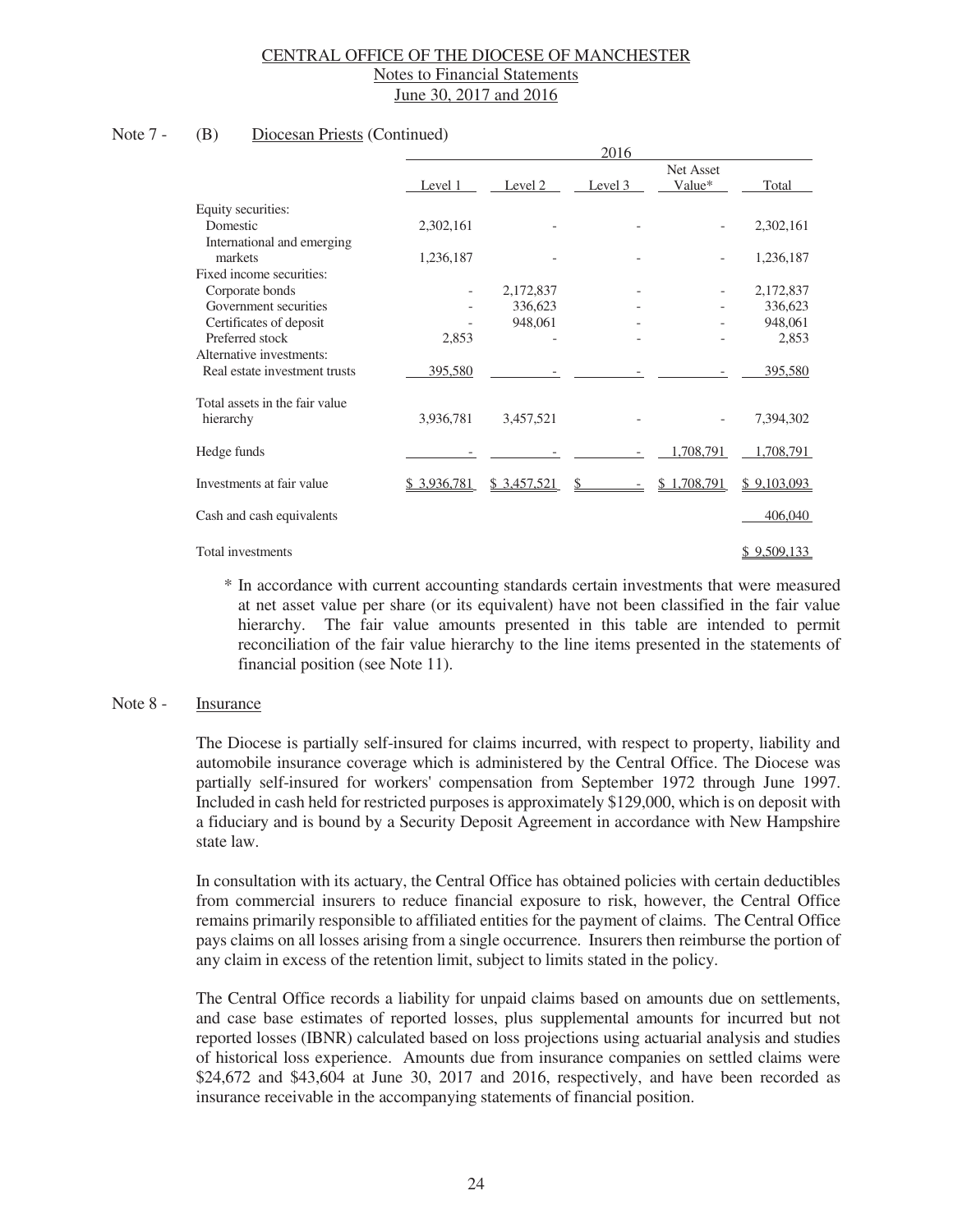#### Note 8 - Insurance (Continued)

|                                                |                                                     | 2017                                 |                                                |
|------------------------------------------------|-----------------------------------------------------|--------------------------------------|------------------------------------------------|
| <b>Type</b>                                    | Claims<br>Payable, net                              | <b>IBNR</b>                          | Total                                          |
| Liability<br>Property<br>Workers' compensation | 1,397,816<br>193,401<br>1,301,091<br>2,892,308<br>S | 810,332<br>433,890<br>1,244,222<br>S | 2,208,148<br>627,291<br>1,301,091<br>4,136,530 |
|                                                |                                                     | 2016                                 |                                                |
| <b>Type</b>                                    | Claims<br>Payable, net                              | <b>IBNR</b>                          | Total                                          |
| Liability<br>Property<br>Workers' compensation | 561,641<br>85,388<br>2,039,178                      | 235,978<br>312,721                   | 797,619<br>398,109<br>2,039,178                |
|                                                | 2,686,207<br>\$                                     | 548,699<br>D                         | 3,234,906<br>⊅                                 |

The following summarizes the estimated liability for unpaid claims at June 30, 2017 and 2016:

 While the Central Office believes that the amounts reported represent its best estimate of the amount necessary to cover the ultimate cost of these claims, these estimates are subject to change. Any change in estimates is made in consultation with an actuary and is recorded in the year the change is determined.

 Claims and legal expense paid for all of the above coverages amounted to approximately \$742,000 and \$1,505,000 in 2017 and 2016, respectively.

#### Note 9 - Contingencies

Through June 30, 2017, numerous claims and lawsuits have been filed against the Diocese of Manchester regarding reports of sexual misconduct with minors by some priests and others associated with the Diocese.

The Diocese has entered into settlement agreements with a substantial number of the complainants. Under the terms of the agreements through June 30, 2017, the Diocese has agreed to pay \$26,530,271 to the complainants, and the complainants have agreed to withdraw their claims. The cost of the settlements, including a provision for pending settlements, net of estimated insurance recoveries of approximately \$8,813,000, has been provided for as an expense in the year in which the liability for payment was determined to be probable and the amount was subject to reasonable estimation.

The accompanying financial statements include an estimated liability for the remaining reported claims and an estimate of the liability relating to unreported claims. As discussed in Note 8, it is possible that these estimates will change in the near term, and these changes may be material to the financial statements.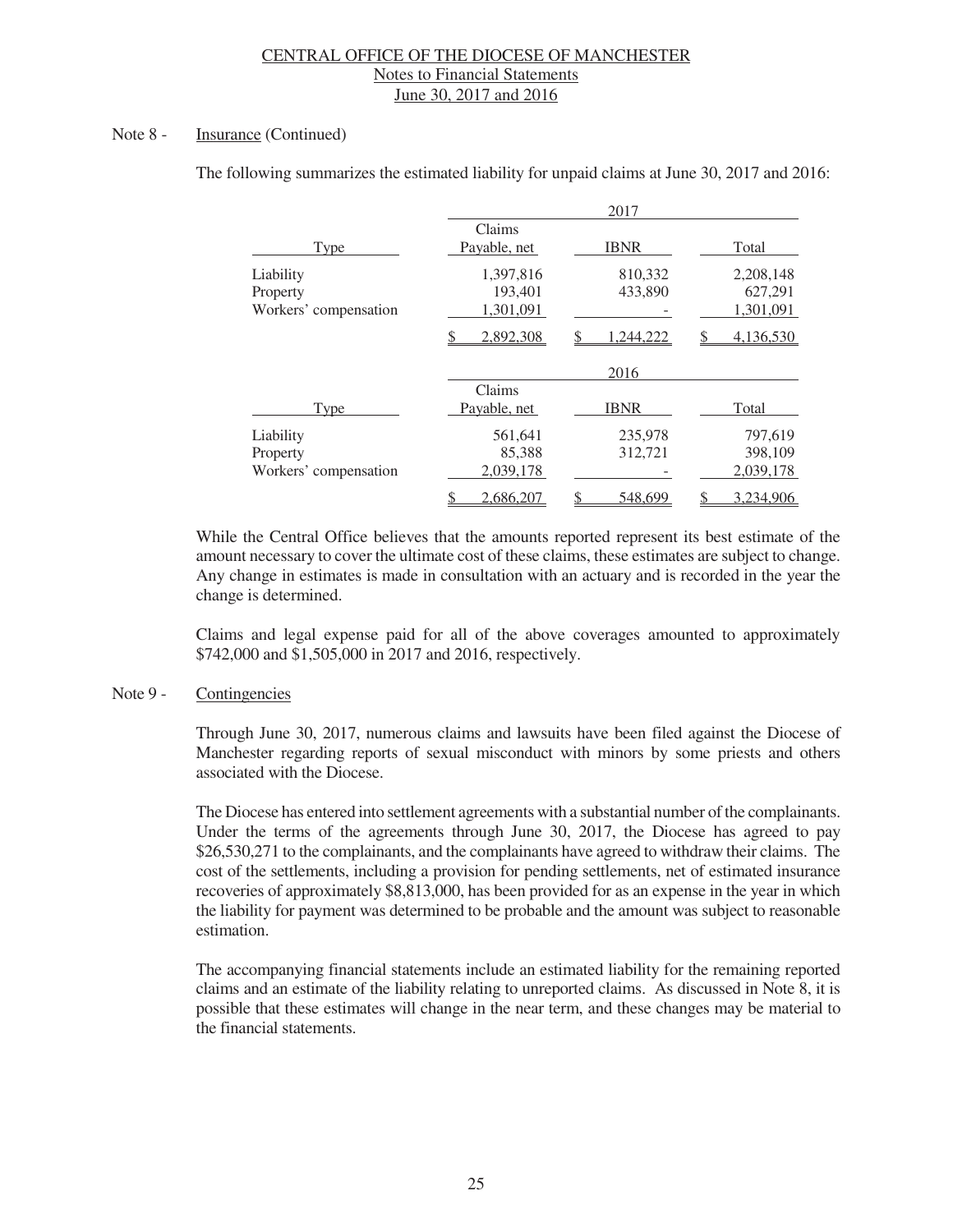#### Note 10 - Risk and Uncertainties

 The Central Office invests in various investment securities. Investment securities are exposed to various risks such as interest rate, market and credit risks. Due to the level of risk associated with certain investment securities, it is at least reasonably possible that changes in the values of investment securities will occur in the near term and that such changes could materially affect the investment balances.

#### Note 11 - Fair Value Measurements

Accounting principles generally accepted in the United States of America establishes a fair value hierarchy that prioritizes the inputs to valuation techniques used to measure fair value. This hierarchy consists of three broad levels: Level 1 inputs consist of unadjusted quoted prices in active markets for identical assets and have the highest priority; Level 2 inputs consist of quoted prices for similar assets in active markets, quoted prices for identical or similar assets in inactive markets, observable inputs other than quoted market prices or inputs that are derived principally from or corroborated by observable market data by correlation or other means; and Level 3 inputs consist of inputs that are unobservable and significant to the fair value measurement and have the lowest priority. The Central Office uses appropriate valuation techniques based on available inputs to measure the fair value of its investments. An asset's fair value measurement level within the fair value hierarchy is based on the lowest level of any input that is significant to the fair value measurement. Valuation techniques must maximize the use of observable inputs and minimize the use of unobservable inputs.

The following table sets forth by level, within the fair value hierarchy, the valuation techniques used to determine the fair value of the Central Office's assets as of June 30, 2017 and 2016.

|                                                           | 2017         |              |             |                     |              |  |
|-----------------------------------------------------------|--------------|--------------|-------------|---------------------|--------------|--|
|                                                           | Level 1      | Level 2      | Level 3     | Net Asset<br>Value* | Total        |  |
| Money market funds                                        | 314,499      |              |             |                     | 314,499      |  |
| Equity securities:<br>Domestic<br>International and       | 21,646,998   |              | 213,398     |                     | 21,860,396   |  |
| emerging markets<br>Fixed income securities:              | 13,041,848   |              |             |                     | 13,041,848   |  |
| Corporate bonds                                           |              | 14,452,169   |             |                     | 14,452,169   |  |
| Government securities                                     |              | 5,208,073    |             |                     | 5,208,073    |  |
| Certificates of deposit                                   |              | 8,874,021    |             |                     | 8,874,021    |  |
| Preferred stock                                           | 59,512       |              |             |                     | 59,512       |  |
| Exchange-traded and<br>closed-end funds                   | 32,958       |              |             |                     | 32,958       |  |
| Alternative investments:<br>Real estate investment trusts | 3,624,816    |              |             |                     | 3,624,816    |  |
| Beneficial interest in                                    |              |              |             |                     |              |  |
| charitable remainder trust                                |              |              | 1,007,265   |                     | 1,007,265    |  |
| Total assets in the fair value                            |              |              |             |                     |              |  |
| hierarchy                                                 | 38,720,631   | 28,534,263   | 1,220,663   |                     | 68,475,557   |  |
| Hedge funds                                               |              |              |             | 13,042,429          | 13,042,429   |  |
| Investments at fair value                                 | \$38,720,631 | \$28,534,263 | \$1,220,663 | \$13,042,429        | \$81,517,986 |  |
| Cash and cash equivalents                                 |              |              |             |                     | 4,588,315    |  |
| Total investments (Note 2)                                |              |              |             |                     | \$86,106,301 |  |
|                                                           |              |              |             |                     |              |  |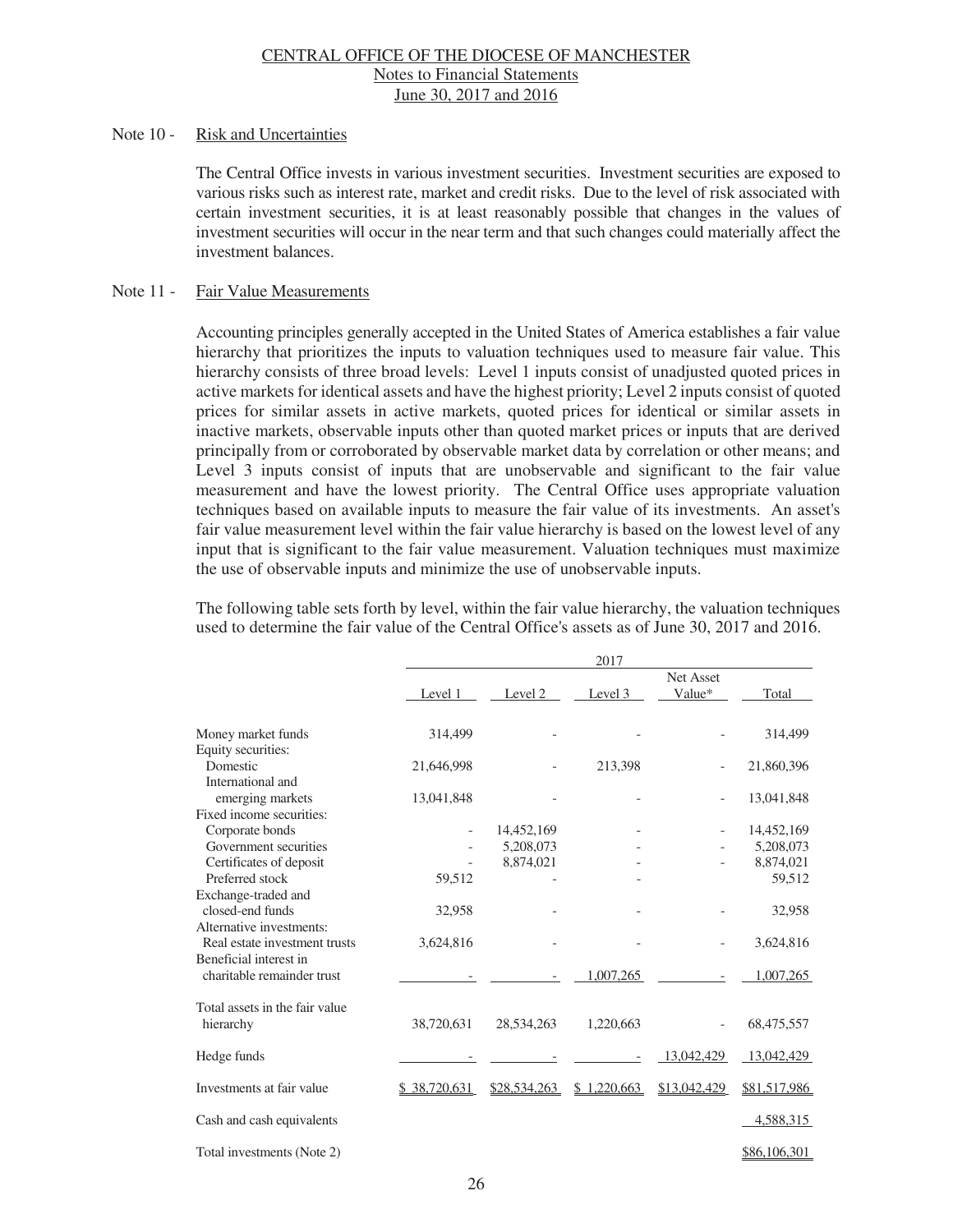# Note 11 - Fair Value Measurements (Continued)

|                                | 2016         |              |             |              |              |  |
|--------------------------------|--------------|--------------|-------------|--------------|--------------|--|
|                                |              |              |             | Net Asset    |              |  |
|                                | Level 1      | Level 2      | Level 3     | Value*       | Total        |  |
| Equity securities:             |              |              |             |              |              |  |
| Domestic                       | 17,090,628   |              | 213,398     |              | 17,304,026   |  |
| International and              |              |              |             |              |              |  |
| emerging markets               | 9,082,441    |              |             |              | 9,082,441    |  |
| Fixed income securities:       |              |              |             |              |              |  |
| Corporate bonds                |              | 15,961,081   |             |              | 15,961,081   |  |
| Government securities          |              | 2,474,874    |             |              | 2,474,874    |  |
| Certificates of deposit        |              | 6.968.913    |             |              | 6,968,913    |  |
| Preferred stock                | 21,138       |              |             |              | 21,138       |  |
| Exchange-traded and            |              |              |             |              |              |  |
| closed-end funds               | 38,386       |              |             |              | 38,386       |  |
| Alternative investments:       |              |              |             |              |              |  |
| Real estate investment trusts  | 2,907,612    |              |             |              | 2,907,612    |  |
| Beneficial interest in         |              |              |             |              |              |  |
| charitable remainder trust     |              |              | 943,656     |              | 943,656      |  |
| Total assets in the fair value |              |              |             |              |              |  |
| hierarchy                      | 29,140,205   | 25,404,868   | 1,157,054   |              | 55,702,127   |  |
|                                |              |              |             |              |              |  |
| Hedge funds                    |              |              |             | 12,557,713   | 12,557,713   |  |
| Investments at fair value      | \$29,140,205 | \$25,404,868 | \$1,157,054 | \$12,557,713 | \$68,259,840 |  |
| Cash and cash equivalents      |              |              |             |              | 2,988,493    |  |
|                                |              |              |             |              |              |  |
| Total investments (Note 2)     |              |              |             |              | \$71,248,333 |  |

\* In accordance with current accounting standards, certain investments that were measured at net asset value per share (or its equivalent) have not been classified in the fair value hierarchy. The fair value amounts presented in this table are intended to permit reconciliation of the fair value hierarchy to the line items presented in the statements of financial position.

The following table shows a summary of changes in the fair value of the Central Office's Level 3 assets for the years ended June 30, 2017 and 2016:

|                    |                         | 2017               |           |
|--------------------|-------------------------|--------------------|-----------|
|                    | Investment              | Charitable         |           |
|                    | in Insurance<br>Company | Remainder<br>Trust | Total     |
| Balance, beginning |                         |                    |           |
| of year            | 213,398                 | 943,656            | 1,157,054 |
| Unrealized losses  |                         | (36,391)           | (36,391)  |
| Contributions      |                         | 100,000            | 100,000   |
|                    | 213,398                 | 1,007,265          | 1,220,663 |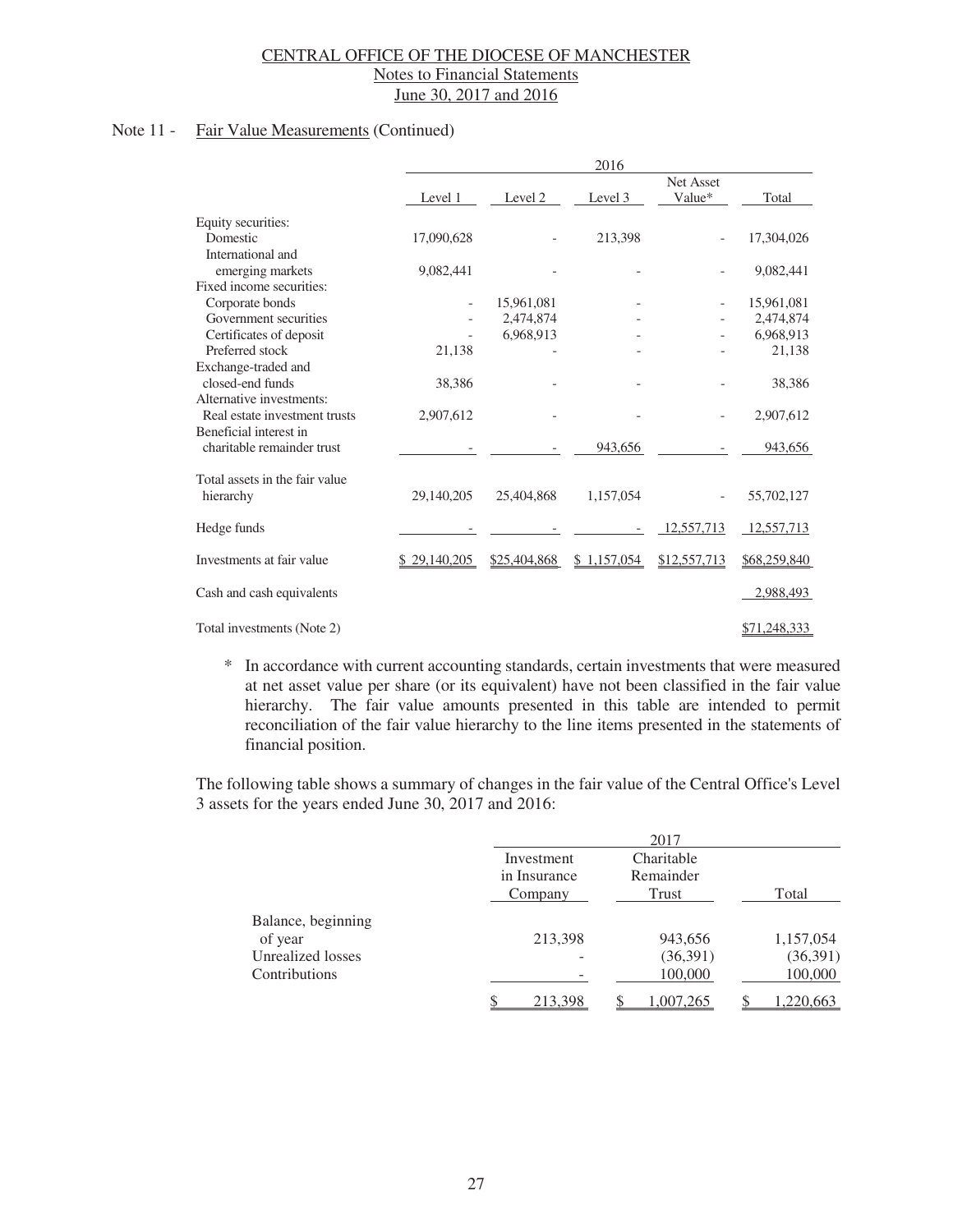# Note 11 - Fair Value Measurements (Continued)

|                            |                            | 2016                    |           |
|----------------------------|----------------------------|-------------------------|-----------|
|                            | Investment<br>in Insurance | Charitable<br>Remainder |           |
|                            | Company                    | Trust                   | Total     |
| Balance, beginning of year | 213,398                    | 837,289                 | 1,050,687 |
| Unrealized losses          |                            | (3,633)                 | (3,633)   |
| Contributions              |                            | 110,000                 | 110,000   |
|                            | 213,398                    | 943,656                 | 1,157,054 |

Level 1 and 2 assets are valued using a market approach. Level 1 equity securities, fixed income securities, exchange traded and closed-end funds and alternative investments are valued based on published quotations of securities traded on active markets. Level 2 fixed income securities are valued using quoted prices for identical or similar assets in markets that are not active.

The method of valuing the level 3 charitable remainder trust is described in Note 2. The investment in the insurance company is valued at cost, which management has determined approximates fair value.

Investments measured at net asset value (NAV) represent units owned in a hedge fund portfolio, with varying investment strategies. Valuation of the hedge funds within the portfolio are at the NAV of the underlying investments held by the individual funds. NAV is used as the practical expedient to estimate fair value. This practical expedient would not be used if it is determined to be probable that the Central Office will sell the investment for an amount different from the reported NAV. Hedge funds investing in more liquid assets are valued daily using published market prices, whereas hedge funds investing in less liquid assets are valued at least monthly using prices for identical or similar assets in markets that are not active. The redemption frequency and redemption notice period varies between the individual hedge funds within the portfolio. If the Central Office initiates a full redemption, the investment advisor requires 30 days of notice. This redemption notice period is applicable only to the Central Office.

There were no changes in the valuation techniques during the current year. The inputs or valuation methodology used for valuing securities are not necessarily indicative of the risk associated with investing in those securities.

# Note 12 - Donor-Designated Endowments

The Central Office follows the accounting guidance established by the Financial Accounting Standards Board for the net asset classification of donor-restricted endowment funds for a nonprofit organization that is subject to an enacted version of the Uniform Prudent Management of Institutional Funds Act of 2006 (UPMIFA). The guidance also requires certain disclosures about an organization's endowment funds (both donor-restricted endowment funds and board-designated endowment funds) if the organization is subject to UPMIFA. The State of New Hampshire enacted UPMIFA effective July 1, 2008, the provisions of which apply to endowment funds existing on or established after that date. The Central Office has determined that permanently restricted net assets meet the definition of endowment funds under UPMIFA.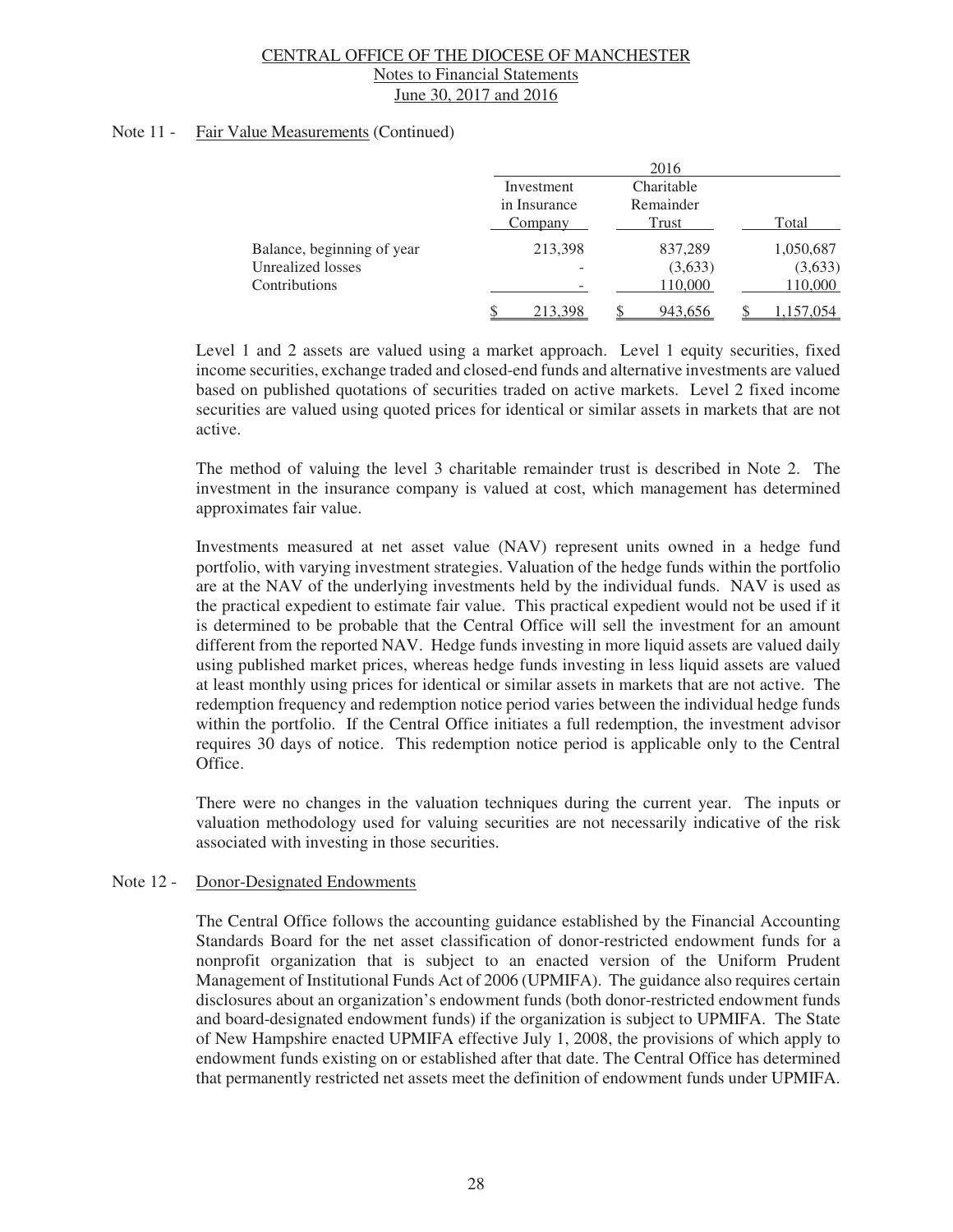#### Note 12 - Donor-Designated Endowments (Continued)

The Central Office's endowments consist of funds established for the benefit of the programs of the Diocese (see Note 1 (H)). As required by accounting principles generally accepted in the United States of America, net assets associated with endowment funds are classified and reported based on the existence or absence of donor-imposed restrictions.

The Central Office has interpreted the State Prudent Management of Institutional Funds Act (SPMIFA) as requiring the preservation of the fair value of the original gift as of the date of the gift of donor-restricted endowment funds, absent explicit donor stipulations to the contrary. As a result of this interpretation, the Central Office classifies as permanently restricted net assets (a) the original value of gifts donated to the permanent endowment, (b) the original value of subsequent gifts to the permanent endowment, and (c) accumulations to the permanent endowment made in accordance with the direction of the applicable donor gift instrument at the time the accumulation is added to the fund. The remaining portion of the donor-restricted endowment fund that is not classified as permanently restricted net assets is classified as temporarily restricted net assets until those amounts are appropriated for expenditure by the Central Office in a manner consistent with the standard of prudence prescribed by SPMIFA. In accordance with SPMIFA, the Central Office considers the following factors in making a determination to appropriate or accumulate donor-restricted endowment funds: (1) the duration and preservation of the various funds, (2) the purposes of the donor-restricted endowment funds, (3) general economic conditions, (4) the possible effect of inflation and deflation, (5) the expected total return from income and the appreciation of investments, (6) other resources of the Central Office, and (7) the Central Office's investment policies.

Endowment net asset composition as of June 30, 2017 and 2016 and changes in endowment net assets for the years ended June 30, 2017 and 2016 are as follows:

|                                             | 2017         |                           |                           |              |  |  |
|---------------------------------------------|--------------|---------------------------|---------------------------|--------------|--|--|
|                                             | Unrestricted | Temporarily<br>Restricted | Permanently<br>Restricted | Total        |  |  |
| Endowment net assets,                       |              |                           |                           |              |  |  |
| beginning of year                           | (1,363)      | 3,213,893                 | 8,140,968                 | 11,353,498   |  |  |
| Contributions                               |              | 94,212                    | 138,152                   | 232,364      |  |  |
| Interest and dividends                      |              | (3,150)                   |                           | (3,150)      |  |  |
| Net appreciation in value<br>of investments | 1,363        | 719,901                   | (31, 445)                 | 689,819      |  |  |
| Amounts appropriated for<br>expenditure     |              | (574, 287)                | (91, 596)                 | (665, 883)   |  |  |
| Endowment net assets,<br>end of year        |              | 3,450,569                 | 8,156,079                 | \$11,606,648 |  |  |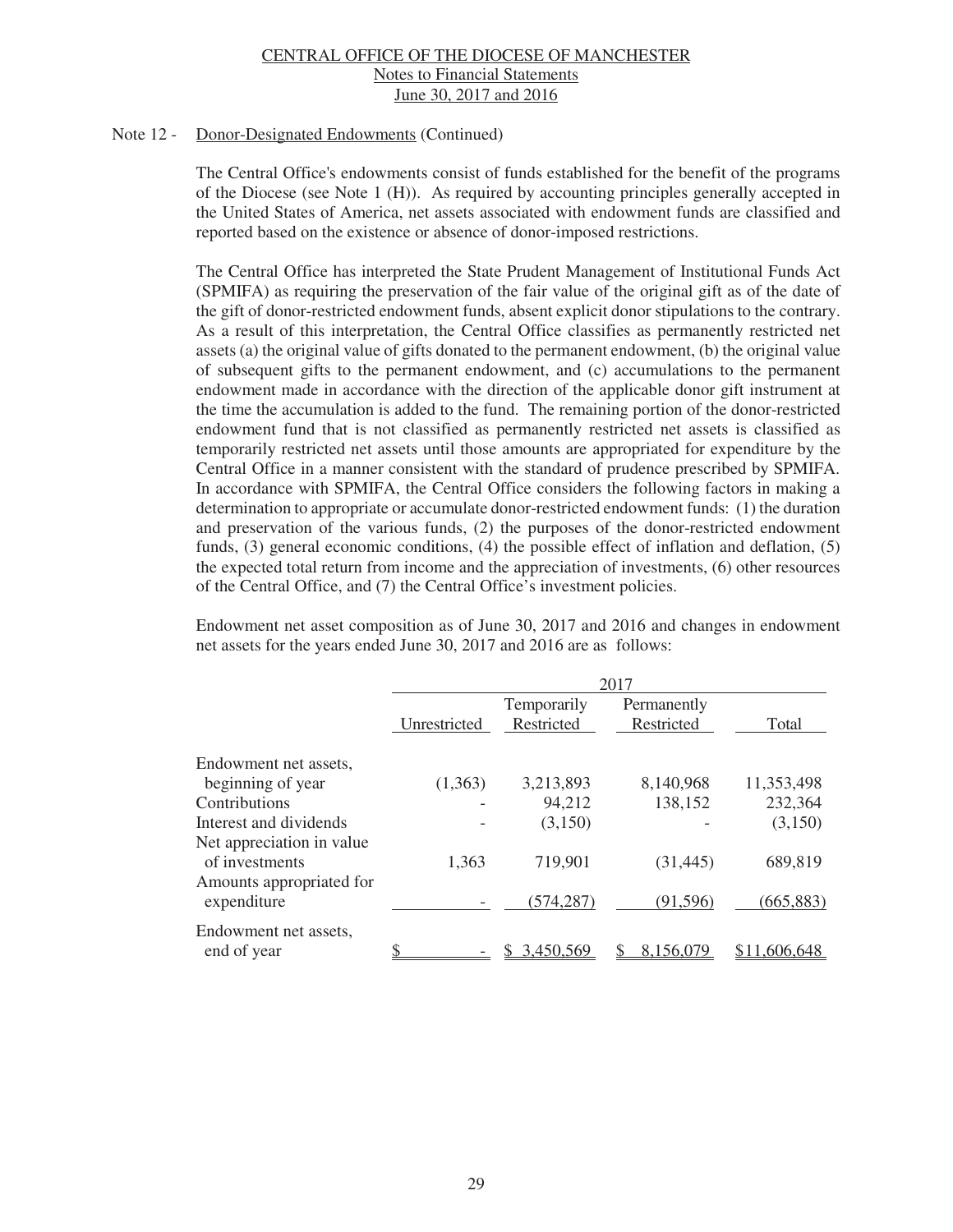#### Note 12 - Donor-Designated Endowments (Continued)

|                                                                         | 2016         |                           |                           |              |  |  |
|-------------------------------------------------------------------------|--------------|---------------------------|---------------------------|--------------|--|--|
|                                                                         | Unrestricted | Temporarily<br>Restricted | Permanently<br>Restricted | Total        |  |  |
| Endowment net assets,                                                   |              |                           |                           |              |  |  |
| beginning of year                                                       | (243)        | 3,909,407                 | 8,035,754                 | 11,944,918   |  |  |
| Contributions                                                           |              | 150                       | 110,025                   | 110,175      |  |  |
| <b>Transfers</b>                                                        |              | 283                       | (283)                     |              |  |  |
| Interest and dividends                                                  |              | 137                       |                           | 137          |  |  |
| Net depreciation in value<br>of investments<br>Amounts appropriated for | (1,120)      | (205, 032)                | (4,528)                   | (210,680)    |  |  |
| expenditure                                                             |              | (491, 052)                |                           | (491, 052)   |  |  |
| Endowment net assets,<br>end of year                                    | (1, 363)     | \$3,213,893               | 8,140,968                 | \$11,353,498 |  |  |

*Funds with Deficiencies*. From time to time, the fair value of assets associated with individual donor-restricted endowment funds may fall below the level that the donor or UPMIFA requires the Central Office to retain as a fund of perpetual duration. No significant deficiencies were reported in temporarily restricted or unrestricted net assets as of June 30, 2017.

*Investment Return Objectives, Risk Parameters and Strategies*. The Central Office has adopted investment and spending policies for endowment assets that attempt to provide a predictable stream of funding to programs supported by its endowment funds while also maintaining the purchasing power of those endowment assets over the long-term. Accordingly, the investment process seeks to achieve an after-cost total real rate of return, including investment income as well as capital appreciation, which exceeds the annual distribution with acceptable levels of risk. Endowment assets are invested in a well-diversified asset mix that is intended to result in a consistent inflation-protected rate of return that has sufficient liquidity to make an annual distribution not exceeding 5%, while growing the funds if possible. Therefore, the Central Office expects its endowment assets, over time, to produce a rate of return sufficient to provide for the annual distribution. Investment risk is measured in terms of the total endowment funds. Investment assets and allocation between asset classes and strategies are managed to not expose the fund to unacceptable levels of risk.

*Spending Policy*. The Central Office has a policy of appropriating for distribution each year up to 5% of its endowment fund's average fair value of the previous three years. In addition, in the event that an amount in excess of the 5% threshold is required for any single year in order to accomplish the purposes for which a particular donor restricted fund has been established, the proposed appropriation shall be reviewed by the Diocesan Finance Council, which will then make a recommendation to the Bishop as to its concurrence or non-concurrence with the proposed appropriation. For fiscal year ending June 30, 2017, a 4% distribution was recommended by the Diocese Finance Council and approved by the Bishop. In establishing this policy, the Central Office considered the long-term expected return on its investment assets, the nature and duration of the individual endowment funds, some of which must be maintained in perpetuity because of donor-restrictions, the possible effects of inflation, and the provisions of SPMIFA.